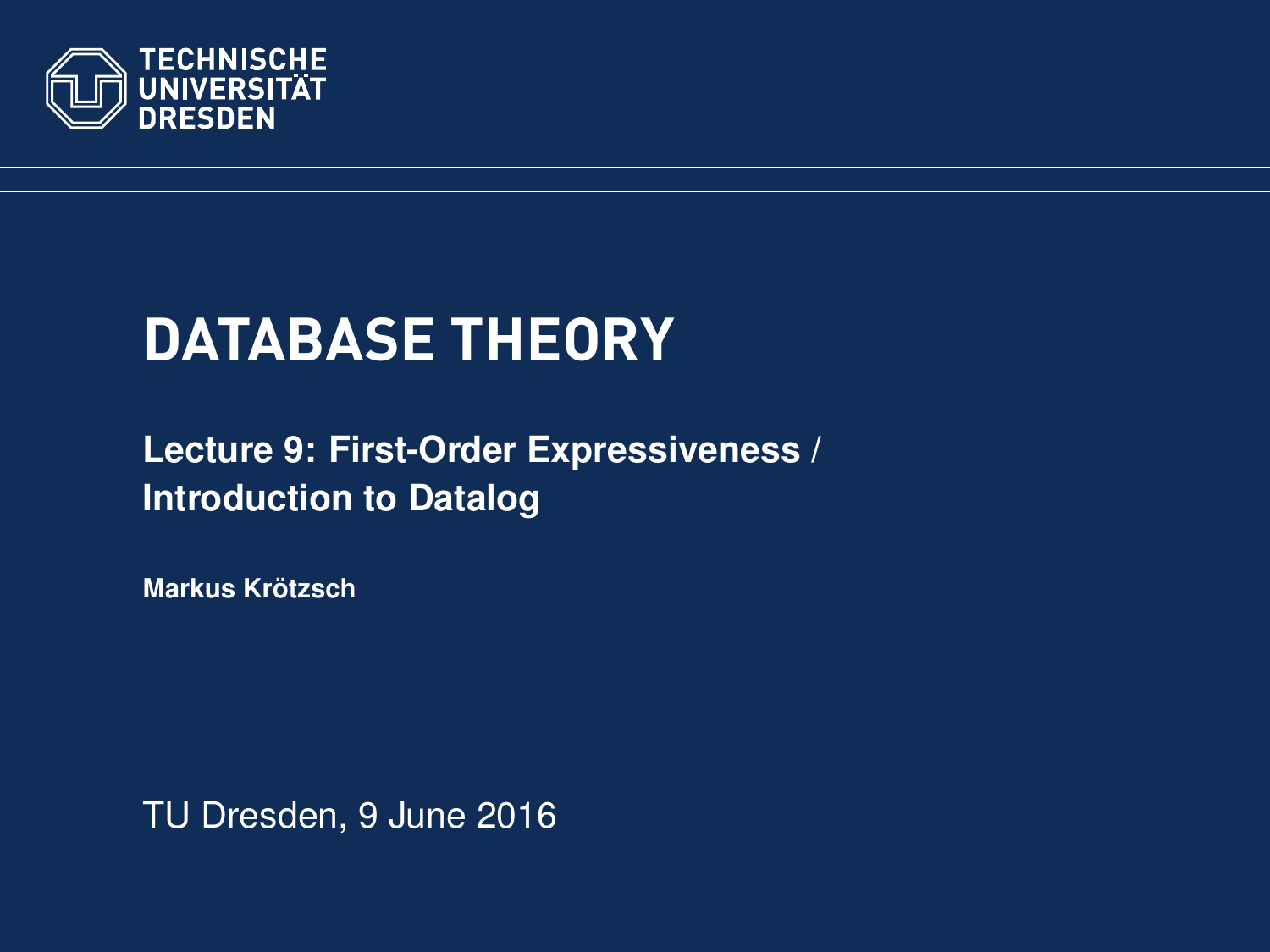## Overview

- 1. Introduction | Relational data model
- 2. First-order queries
- 3. Complexity of query answering
- 4. Complexity of FO query answering
- 5. Conjunctive queries
- 6. Tree-like conjunctive queries
- 7. Query optimisation
- 8. Conjunctive Query Optimisation / First-Order Expressiveness
- 9. First-Order Expressiveness / Introduction to Datalog
- 10. Expressive Power and Complexity of Datalog
- 11. Optimisation and Evaluation of Datalog
- 12. Evaluation of Datalog (2)
- 13. Graph Databases and Path Queries
- 14. Outlook: database theory in practice

## See course homepage  $[\Rightarrow]$  link] for more information and materials

Markus Krötzsch, 9 June 2016 **[Database Theory](#page-0-0)** Charles Controller 2 of 32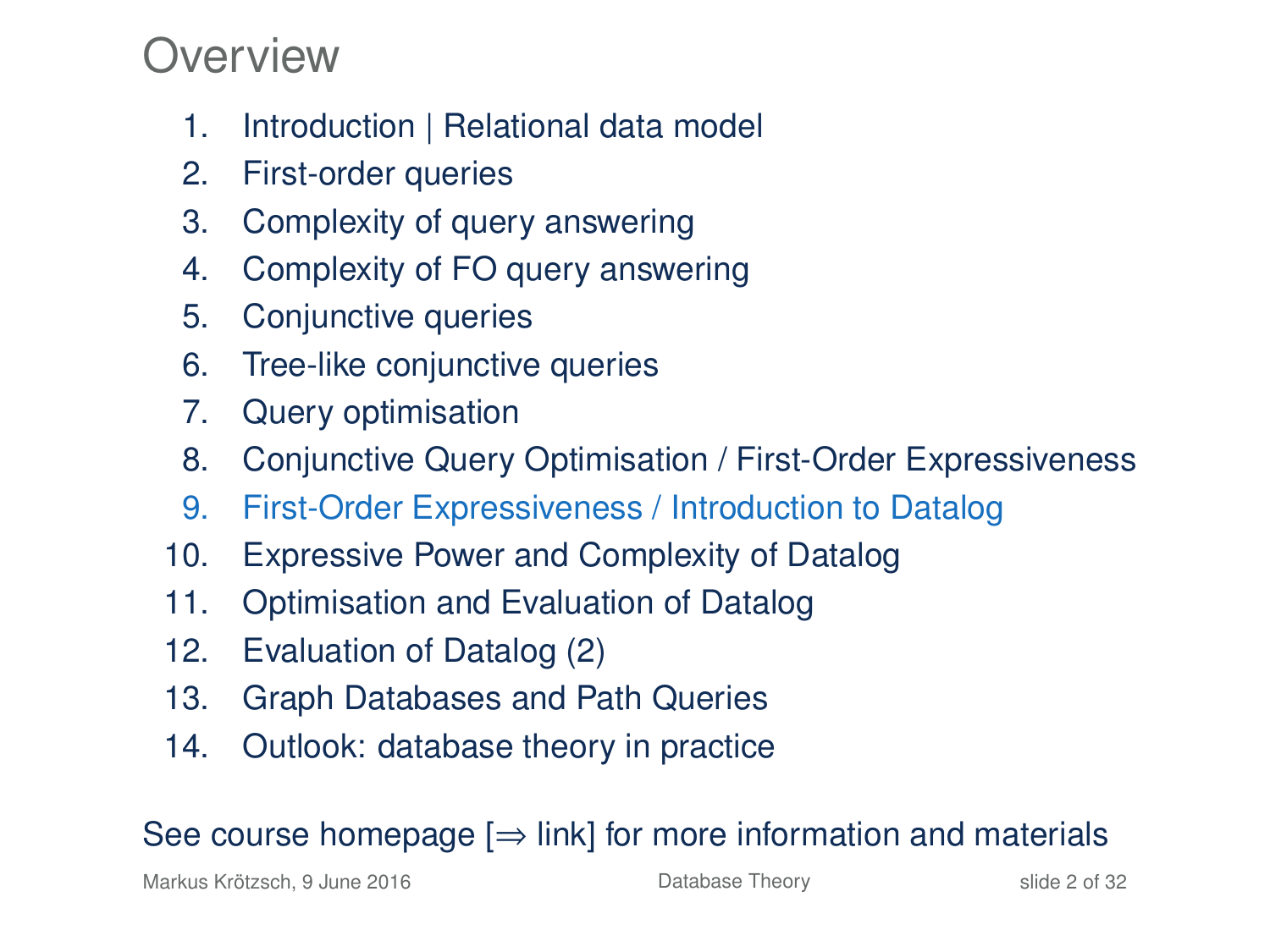## Review: EF Games

Ehrenfeucht-Fraïssé games characterise expressivity of FO formulas:

- the quantifier rank needed to distinguish structure corresponds to
- the number of rounds needed by Spoiler to win the game

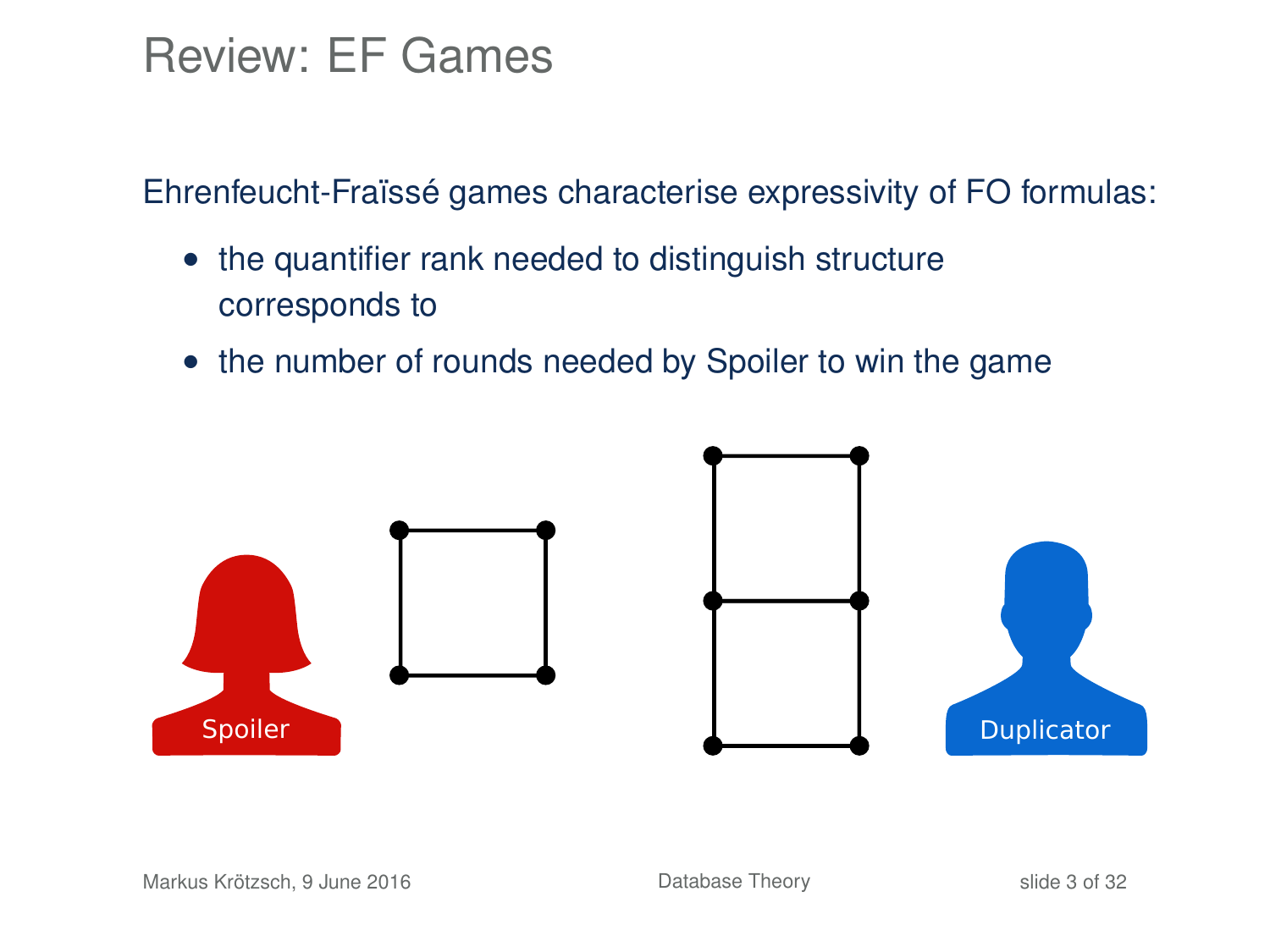# Using EF Games to Show FO-Undefinability

How to show that a query mapping *M* can not be FO-defined:

- Let C*<sup>M</sup>* be the class of all databases recognised by *M*
- Find sequences of databases  $I_1, I_2, I_3, \ldots \in C_M$  and databases  $\mathcal{J}_1$ ,  $\mathcal{J}_2$ ,  $\mathcal{J}_3$ , ...  $\notin \mathcal{C}_M$ , such that  $\mathcal{I}_i \sim_i \mathcal{J}_i$

 $\rightarrow$  for any formula  $\varphi$  (however large its quantifier rank *r*), there is a counterexample  $I_r \in C_M$  and  $\mathcal{J}_r \notin C_M$  that  $\varphi$  cannot distinguish

### Problems:

- How to find such sequences of  $I_i$  and  $J_i$ ?  $\sim$  No general strategy exists
- Given suitable sequences, how to show that I*<sup>i</sup>* ∼*<sup>i</sup>* J*i*?  $\sim$  Can be difficult, but doable for some special cases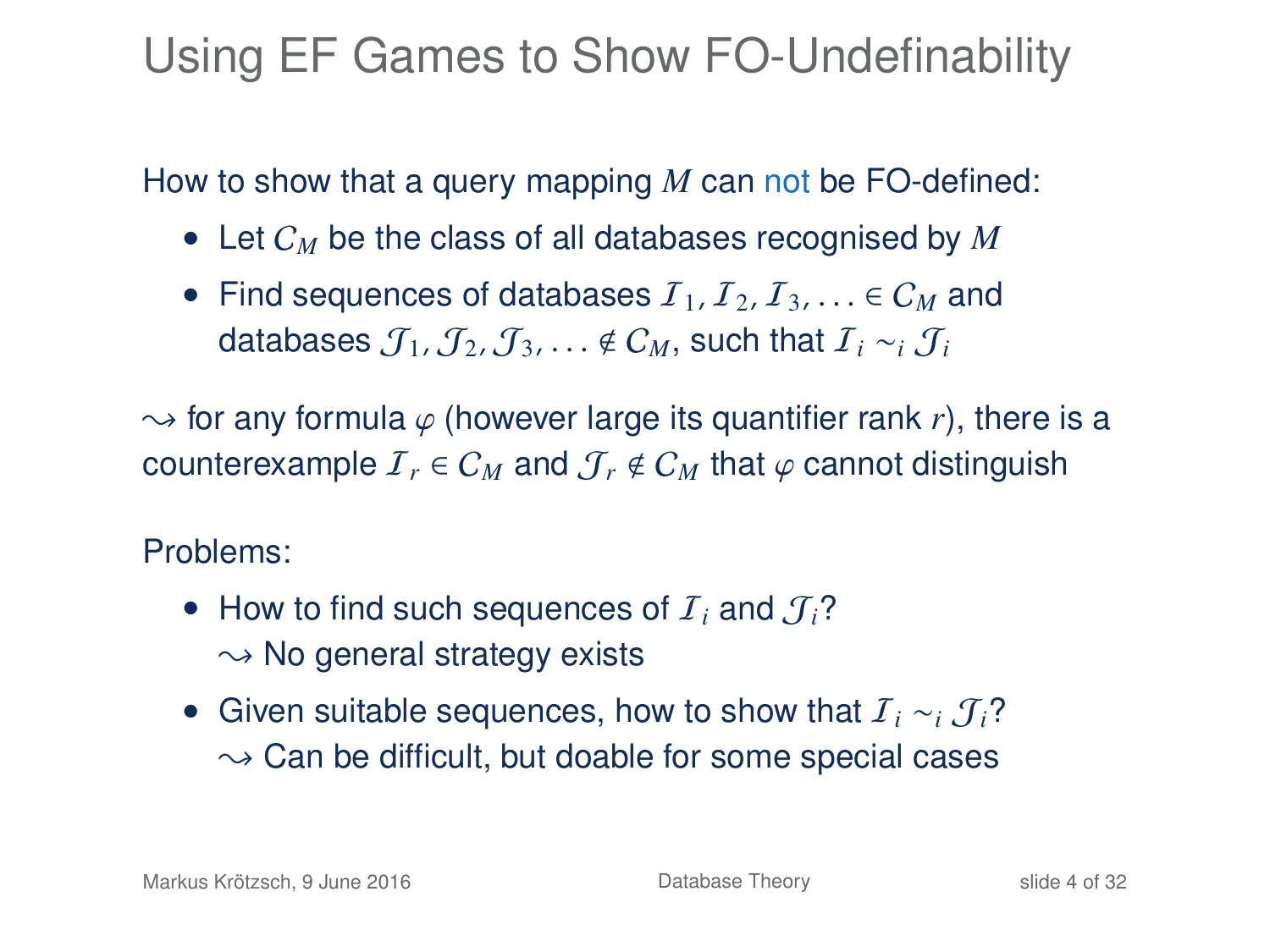# Expressiveness on Linear Orders

Let's look at some very simple structures:

## **Definition**

A structure I is a linear order if it has a single binary predicate  $\leq$ interpreted as a total, transitive, reflexive and asymmetric relation.

### Example:

 $\mathcal{L}_6$ : 1  $\leq$  2  $\leq$  3  $\leq$  4  $\leq$  5  $\leq$  6  $L_7$ : 1 < 2 < 3 < 4 < 5 < 6 < 7

### Spoiler can win the 3-round EF game:

Spoiler plays 4 in  $\mathcal{L}_7$ Duplicator plays 4 in  $\mathcal{L}_6$ : Spoiler plays 6 in  $\mathcal{L}_7$ Duplicator plays 5 in  $\mathcal{L}_6$ : Spoiler plays 5 in  $\mathcal{L}_7$  and wins Duplicator plays 6 in  $\mathcal{L}_6$ : Spoiler plays 7 in  $\mathcal{L}_7$  and wins Duplicator plays 3 in  $\mathcal{L}_6$ : symmetric game (flipped horizontally)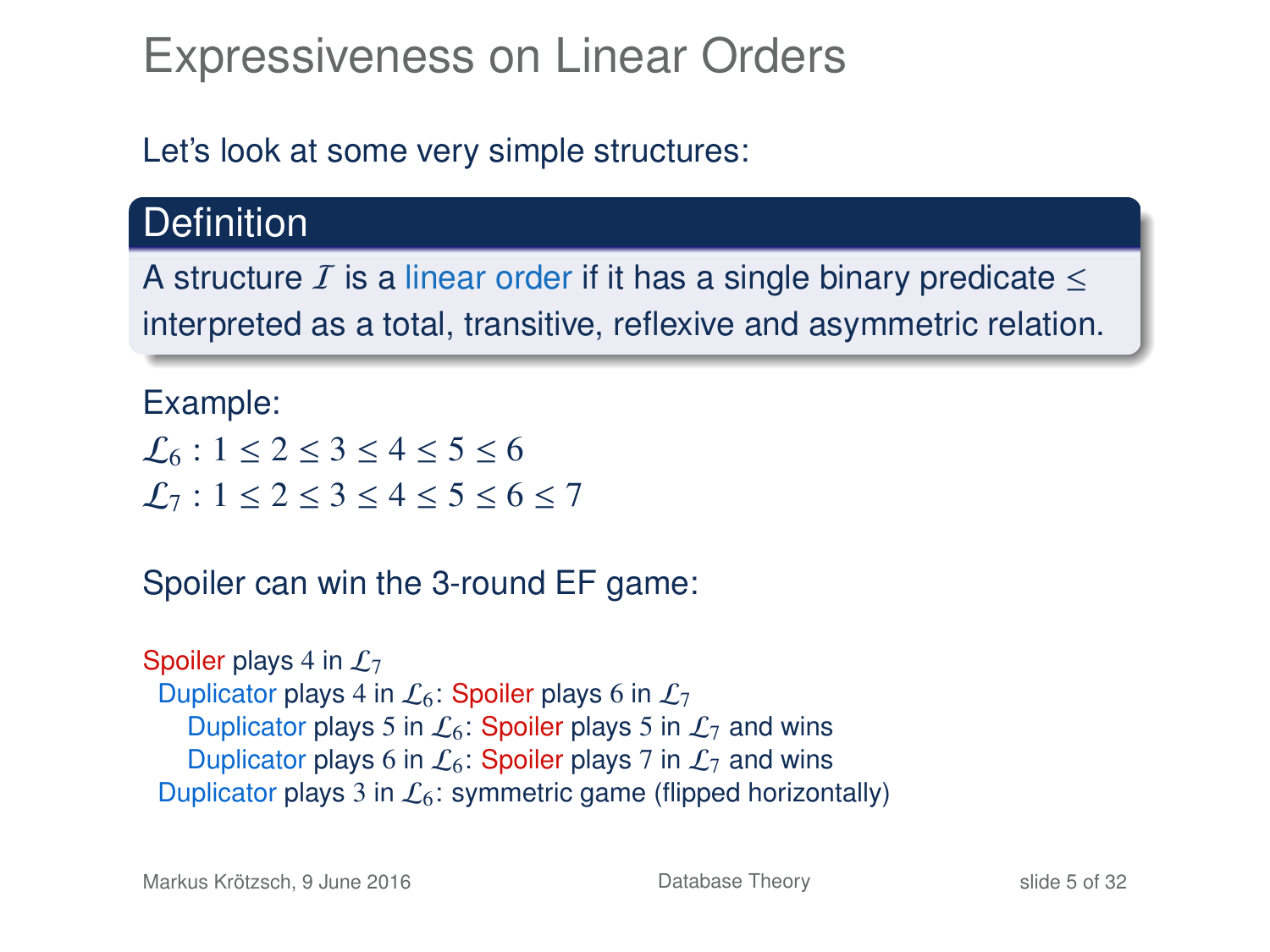# Expressiveness on Linear Orders

Let's look at some very simple structures:

## **Definition**

A structure  $I$  is a linear order if it has a single binary predicate  $\leq$ interpreted as a total, transitive, reflexive and asymmetric relation.

#### Example:

 $\mathcal{L}_7$ : 1  $\leq$  2  $\leq$  3  $\leq$  4  $\leq$  5  $\leq$  6  $\leq$  7  $L_8$ : 1 < 2 < 3 < 4 < 5 < 6 < 7 < 8

### Spoiler cannot win the 3-round EF game:

Spoiler plays 4 in  $\mathcal{L}_8$ : Duplicator plays 4 in  $\mathcal{L}_7$ Spoiler plays 6 in  $\mathcal{L}_8$ : Duplicator plays 6 in  $\mathcal{L}_7$ ; spoiler cannot win Spoiler plays 7 in  $\mathcal{L}_8$ : Duplicator plays 6 in  $\mathcal{L}_7$ ; spoiler cannot win Other cases similar: Spoiler never wins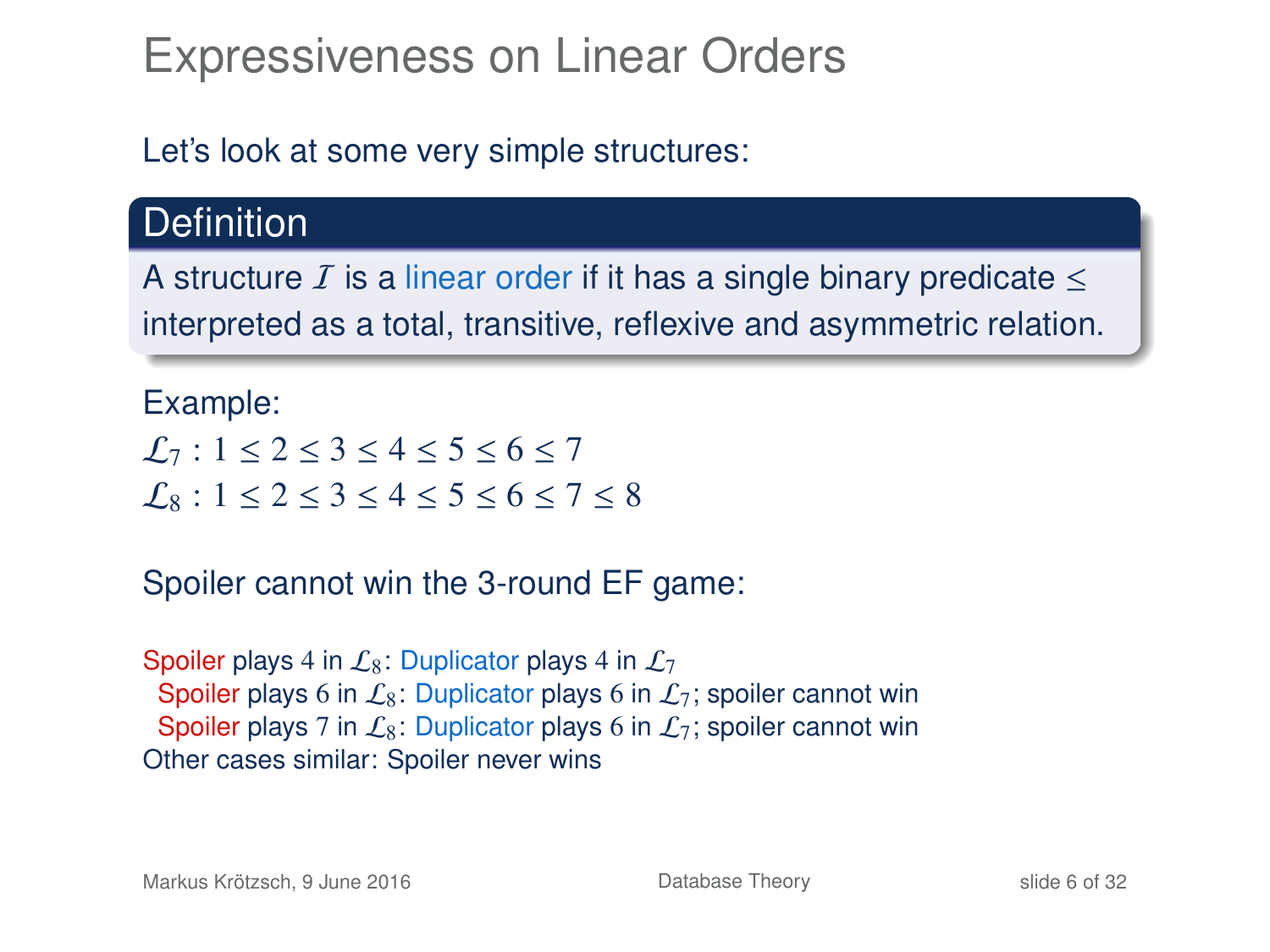# EF Games and Linear Orders

## Theorem

The following are equivalent:

- L*<sup>m</sup>* ∼*<sup>r</sup>* L*<sup>n</sup>*
- either (1)  $m = n$ , or (2)  $m \ge 2^r 1$  and  $n \ge 2^r 1$

Proof: see board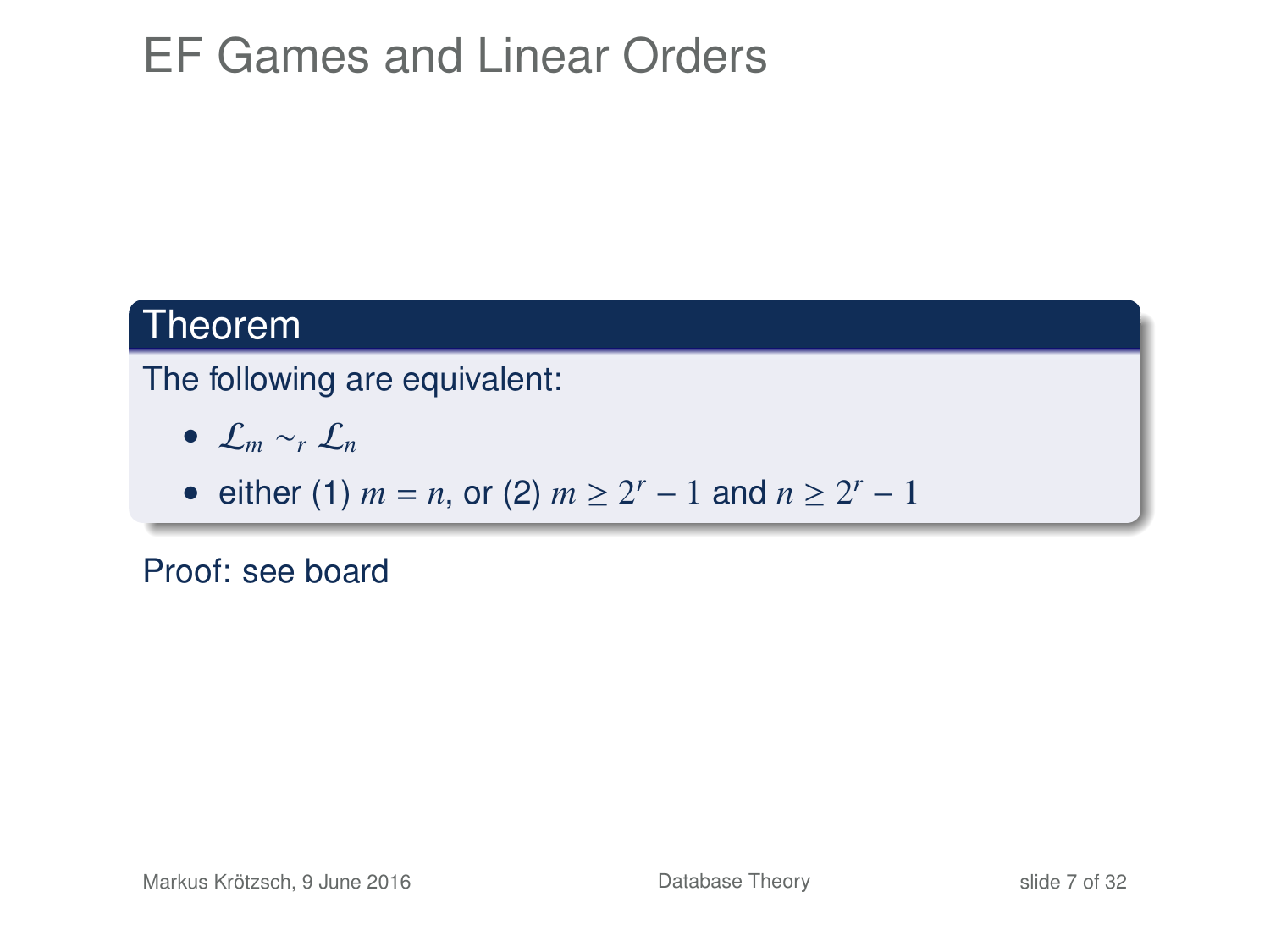# FO-Definability of PARITY

## Theorem

PARITY is not FO-definable for linear orders, hence it is not FO-definable for arbitrary databases.

### Proof:

- Suppose for a contradiction that PARITY is FO-definable by some query  $\varphi$ .
- Let *r* be the quantifier rank of  $\varphi$ .
- Consider databases  $\mathcal{L}_m$  and  $\mathcal{L}_n$  with  $m = 2^r$  and  $n = 2^r + 1$ .
- We know that L*<sup>m</sup>* ∼*<sup>r</sup>* L*n*, and therefore L*<sup>m</sup>* ≡*<sup>r</sup>* L*n*.
- Hence,  $\mathcal{L}_m \models \varphi$  if and only if  $\mathcal{L}_n \models \varphi$ .
- But  $\mathcal{L}_m \in$  PARITY while  $\mathcal{L}_n \notin$  PARITY.
- Therefore,  $\varphi$  does not FO-define PARITY. Contradiction.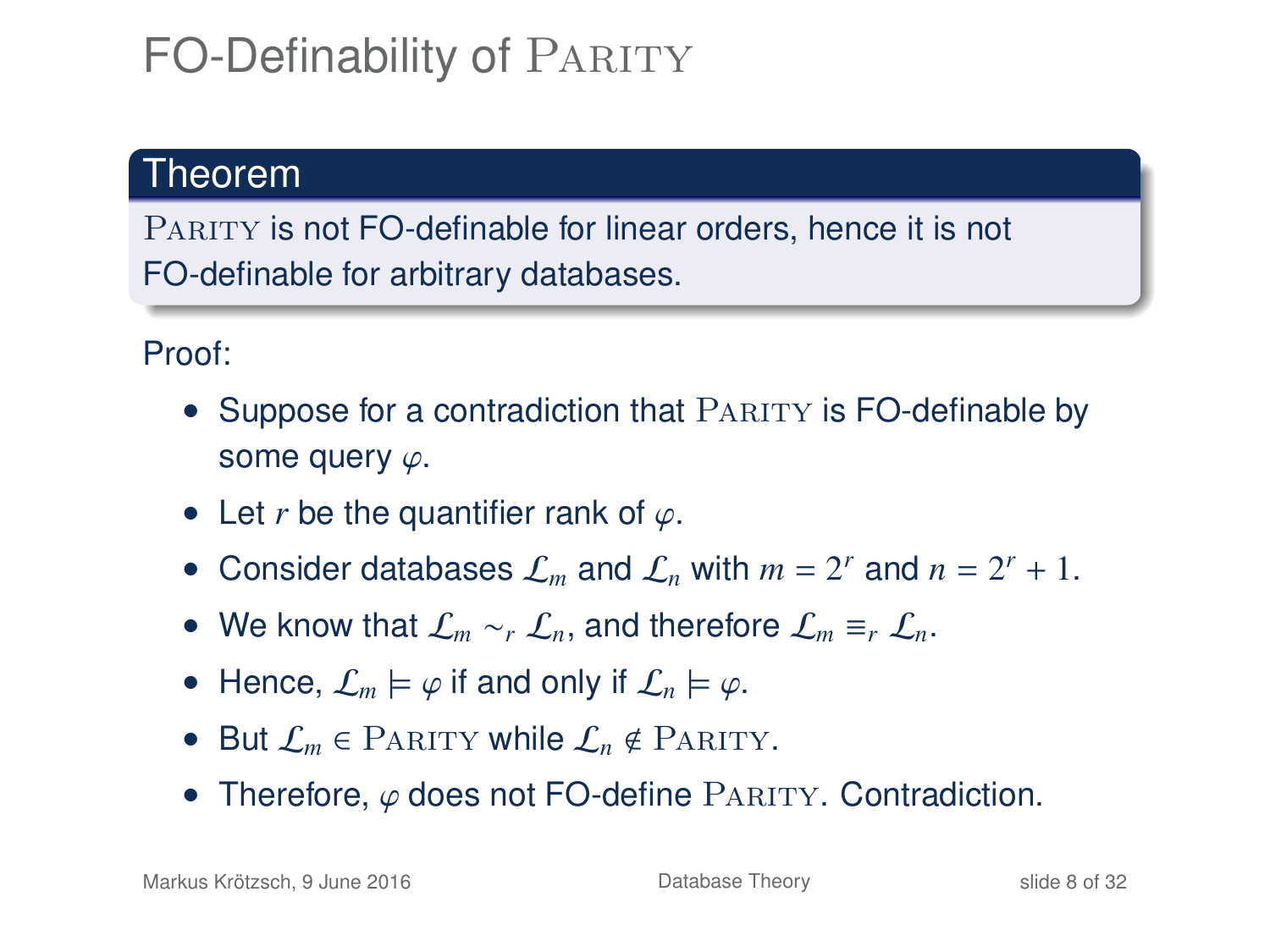# FO-Definability of CONNECTIVITY

The CONNECTIVITY problem over finite graphs is as follows:

- Input: A finite graph (relational structure with one binary relation "edge")
- Output: "true" if there is an (undirected) path between any pair of vertices

## Theorem

CONNECTIVITY is not **FO-definable** 

### Proof:

- Suppose for a contradiction that CONNECTIVITY is FO-definable using a query  $\varphi$ .
- We show that this would make PARITY FO-definable on linear orders.
- For a linear order  $\mathcal L$  with order predicate  $\leq$ , we define a finite graph  $G(\mathcal{L})$  over a binary predicate "edge" such that  $G(\mathcal{L})$  is connected if and only if  $\mathcal L$  has an even number of elements.

Markus Krötzsch, 9 June 2016 **[Database Theory](#page-0-0)** Charles Krötzsch, 9 June 2016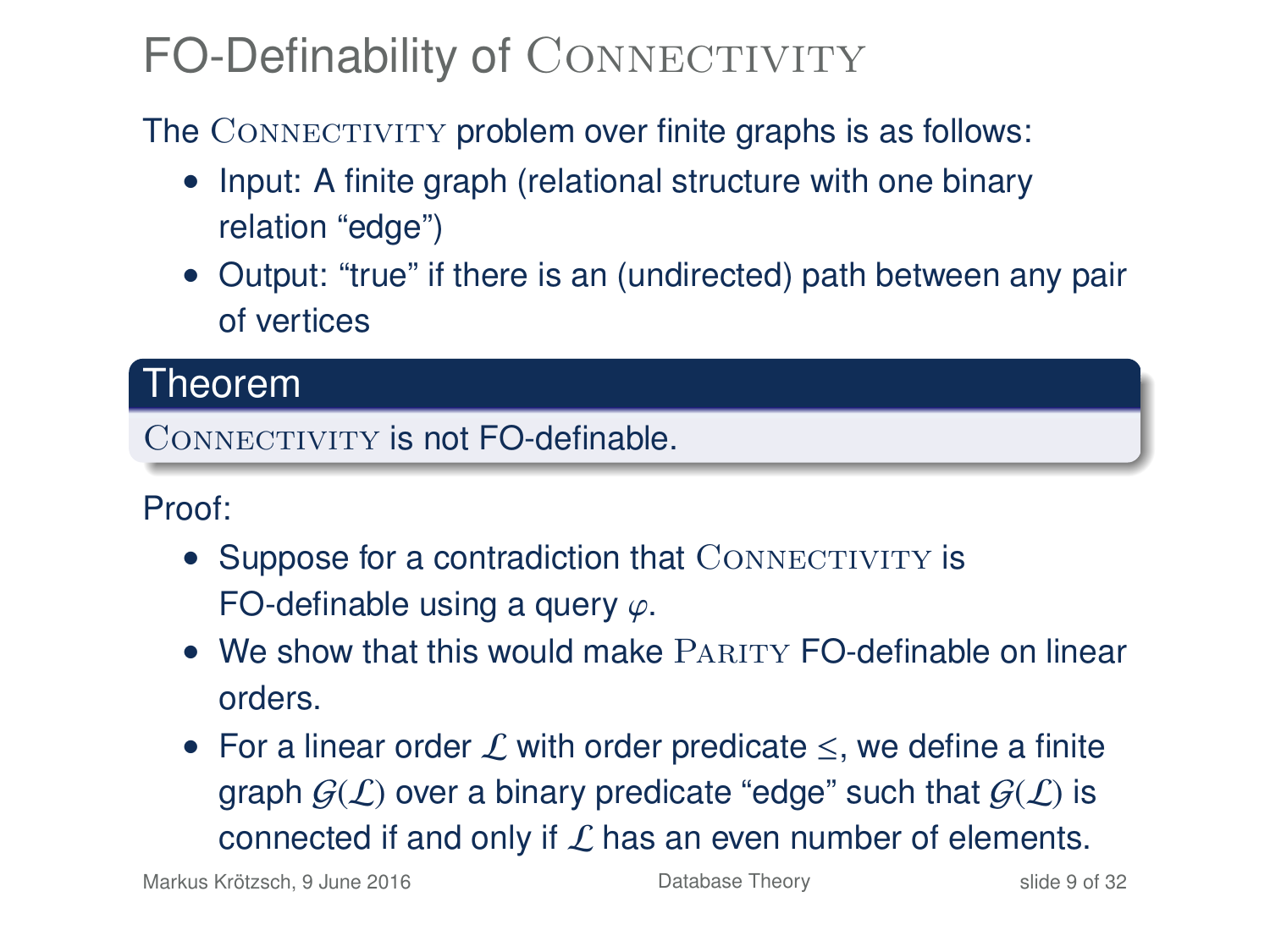## Defining a Graph From a Linear Order

We use abbreviations for the following FO formulas:

 $\text{succ}[x, y] = (x \le y) \land \neg(y \le x) \land$  *y* is the successor of *x* ∀*z*.(*z* ≤ *x* ∨ *y* ≤ *z*)  $min[x] = \forall z \cdot x \leq z$  *x* is the first element  $\max[x] = \forall z \cdot z \leq x$  *x* is the last element succ $\circ$ [*x*, *y*] = succ[*x*, *y*]  $\vee$  (max[*x*]  $\wedge$  min[*y*]) circular version of succ

We now define the formula  $\psi$  that derives edges from a linear order:

∀*x*, *y*.edge(*x*, *y*) ↔ ∃*z*.succ◦ [*x*,*z*] ∧ succ◦ [*z*, *y*]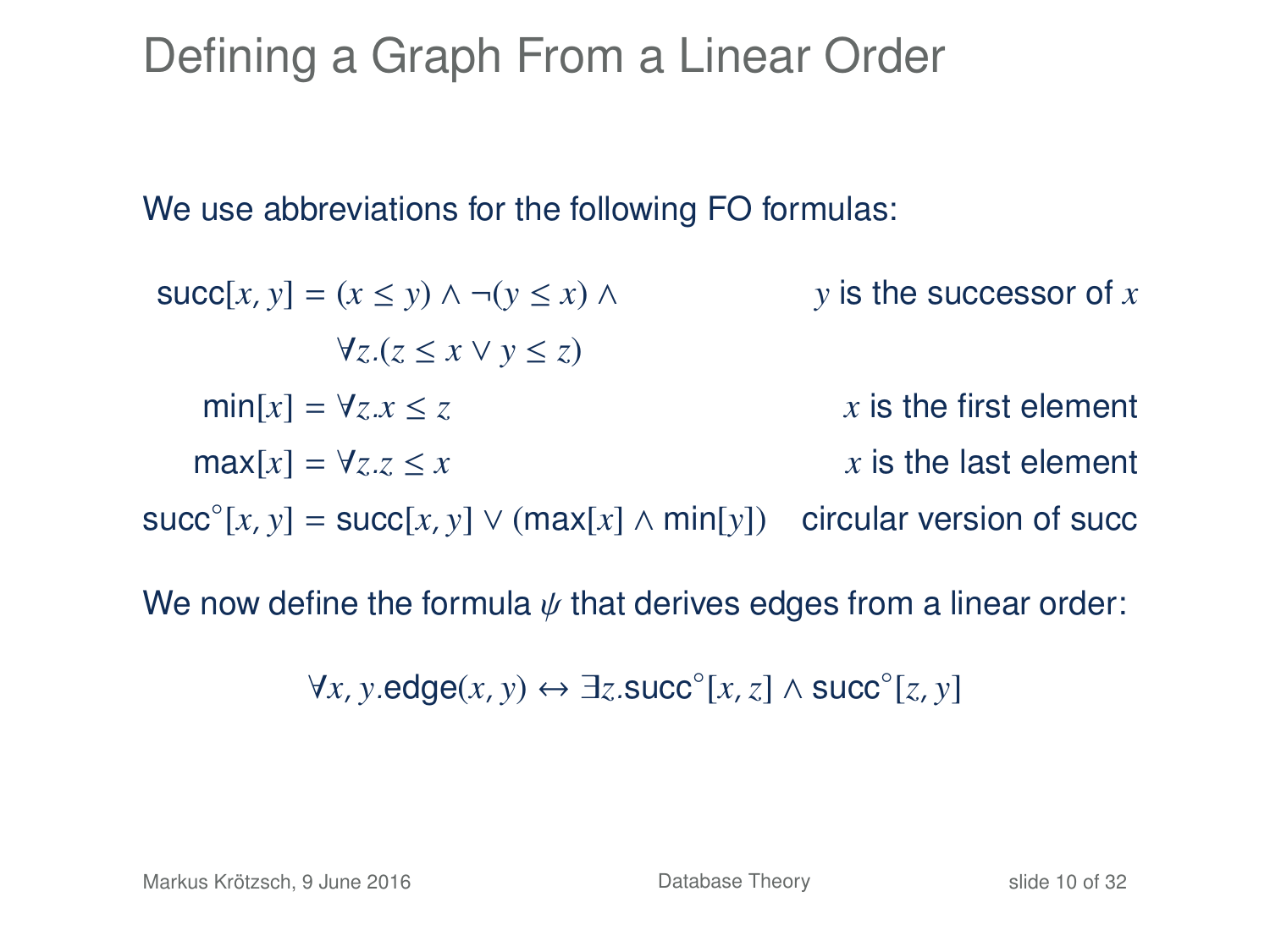## Illustration: Graphs From Linear Orders

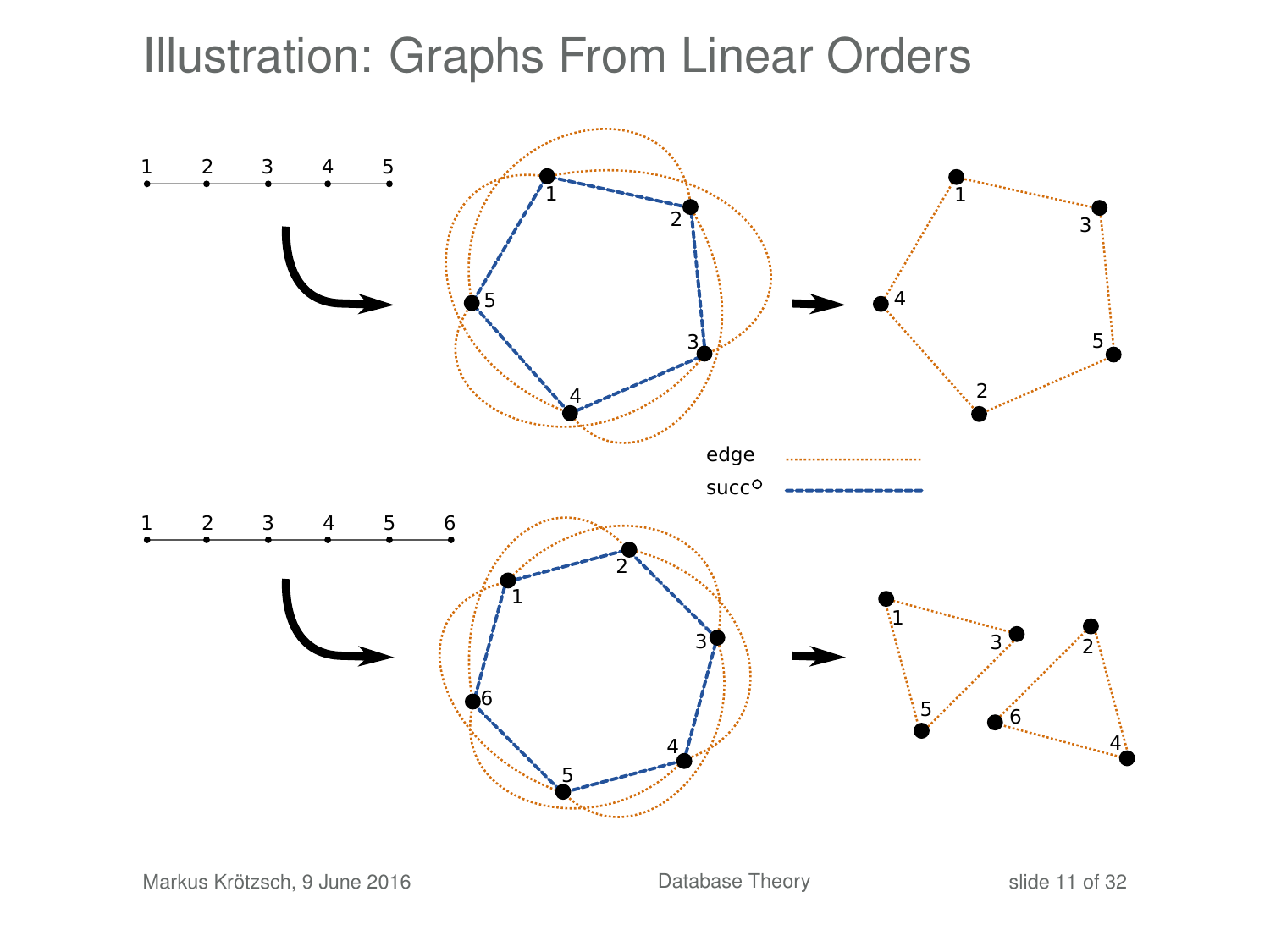# Completing the Proof

Observation: The graph  $G(\mathcal{L})$  is connected if and only if  $\mathcal{L}$  has odd parity.

Therefore, if  $\varphi$  FO-defines CONNECTIVITY on graphs with predicate edge, then  $\neg(\varphi \land \psi)$  FO-defines PARITY on linear orders.

Since PARITY is not FO-definable, no such  $\varphi$  can exist.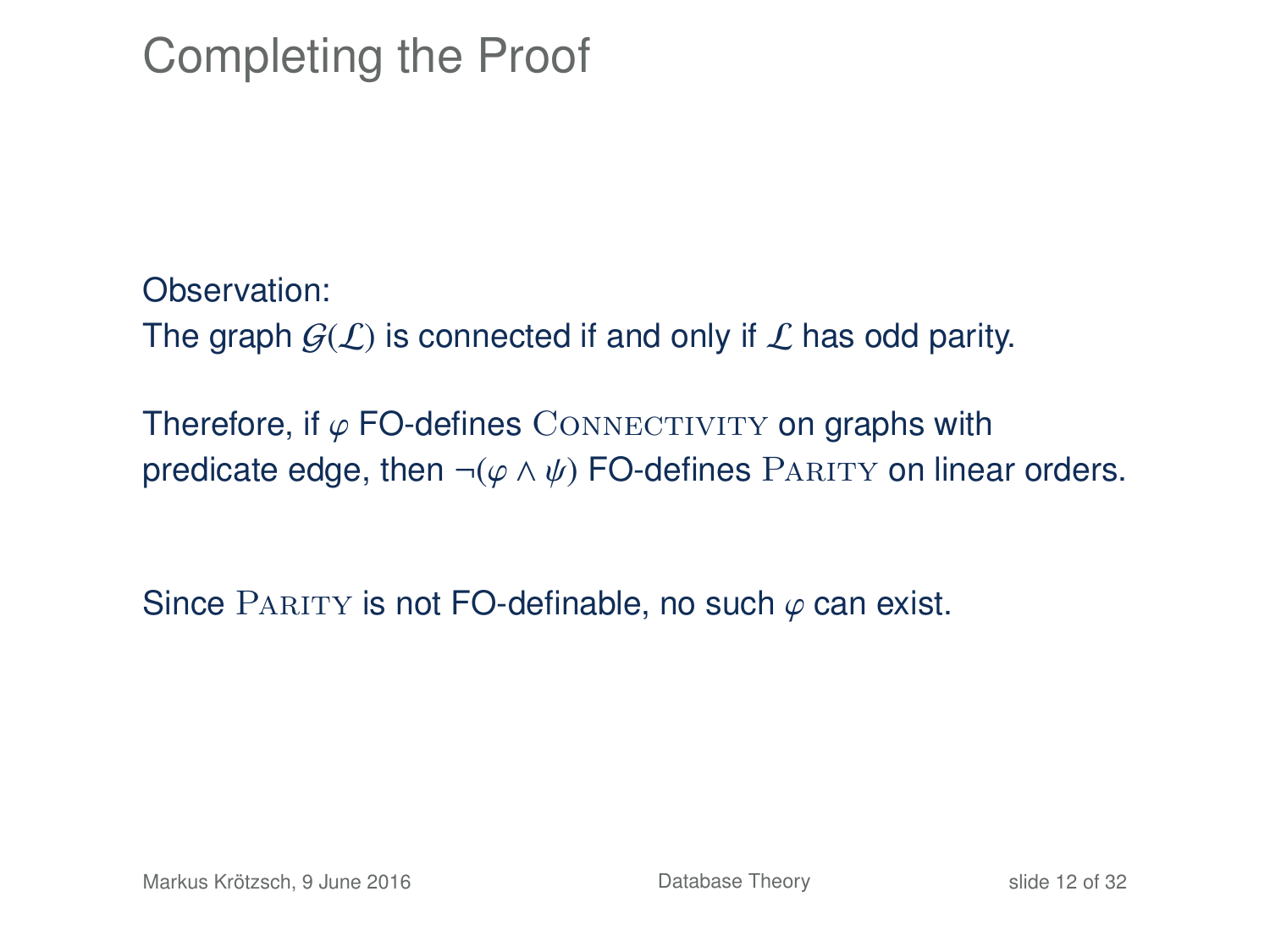# Beyond Linear Orders: Locality

Intuition: Duplicator can win an EF game if selected nodes have the same "neighbourhood"

 $\rightarrow$  let's define this for graphs (structures with binary predicates)

## **Definition**

Consider a graph G. For a natural number  $d \geq 0$  and a vertex *v*, the *d*-neighbourhood of *v*, *N*(*v*, *d*), is defined inductively:

•  $N(v, 0) = \{v\}$ 

• 
$$
N(v, d+1) = N(v, d) \cup
$$

 $\{w \mid w \text{ is a direct neighbour of some } w' \in N(v, d)\}$ 

Two vertices *v* and *w* have the same *d*-type if the subgraphs  $G|_{N(v,d)}$ and  $\mathcal{G}|_{N(w,d)}$  are isomorphic.

Two graphs are *d*-equivalent if, for every *d*-type, they have the same number of *d*-neighbourhoods of this type.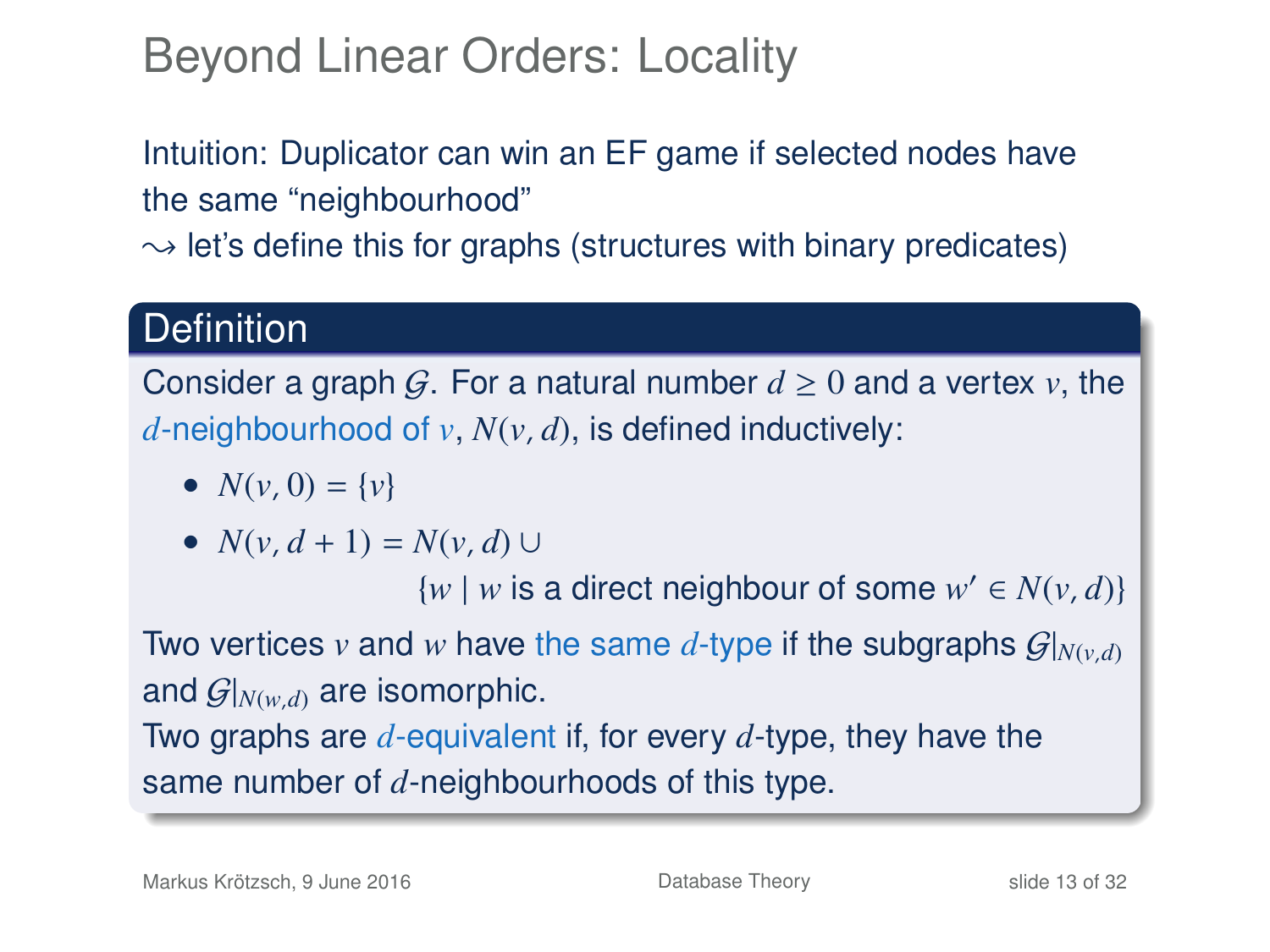# Locality and FO-definability

A special case of Gaifman's Locality Theorem of first-order logic:

## Theorem

#### For every integer  $r \geq 1$ :

- if  $\mathcal{G}_1$  is 3<sup>r-1</sup>-equivalent to  $\mathcal{G}_2$
- then  $G_1 \sim_r G_2$ , and thus  $G_1 \equiv_r G_2$

 $\rightarrow$  Intuition: FO can only express local properties

How to show that a query mapping *M* can not be FO-defined:

- Let C*<sup>M</sup>* be the class of all databases recognised by *M*
- Find sequences of graphs  $I_1, I_2, I_3, \ldots \in C_M$  and graphs  $\mathcal{J}_1, \mathcal{J}_2, \mathcal{J}_3, \ldots \notin \mathcal{C}_M$ , such that  $\mathcal{I}_i$  is *i*-equivalent to  $\mathcal{J}_i$

 $\rightarrow$  for any formula  $\varphi$  (however large its quantifier rank *r*), there is a  $\text{counterexample } \mathcal{I}_{3^{r-1}} \in \mathcal{C}_M \text{ and } \mathcal{J}_{3^{r-1}} \notin \mathcal{C}_M \text{ that } \varphi \text{ cannot distinguish }$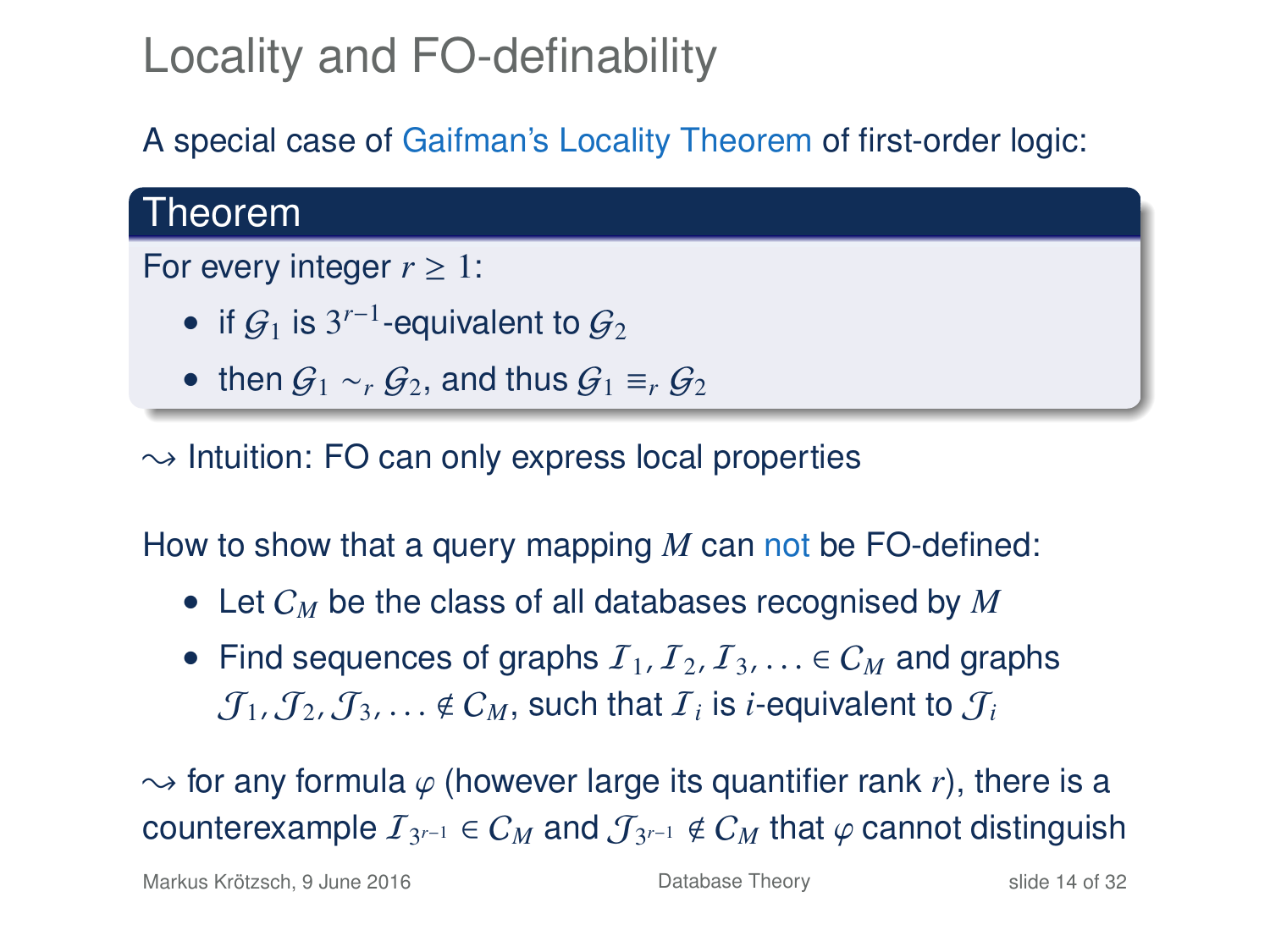# CONNECTIVITY is not FO-definable (Proof 2)

## Theorem

CONNECTIVITY is not FO-definable.

Proof: counterexample for quantifier rank  $r$ : set  $d = 3^r$ 



- the only  $d$ -type is a path of  $2d + 1$  nodes
- $I_d$  and  $I_d$  are *d*-equivalent

Markus Krötzsch, 9 June 2016 **[Database Theory](#page-0-0)** Slide 15 of 32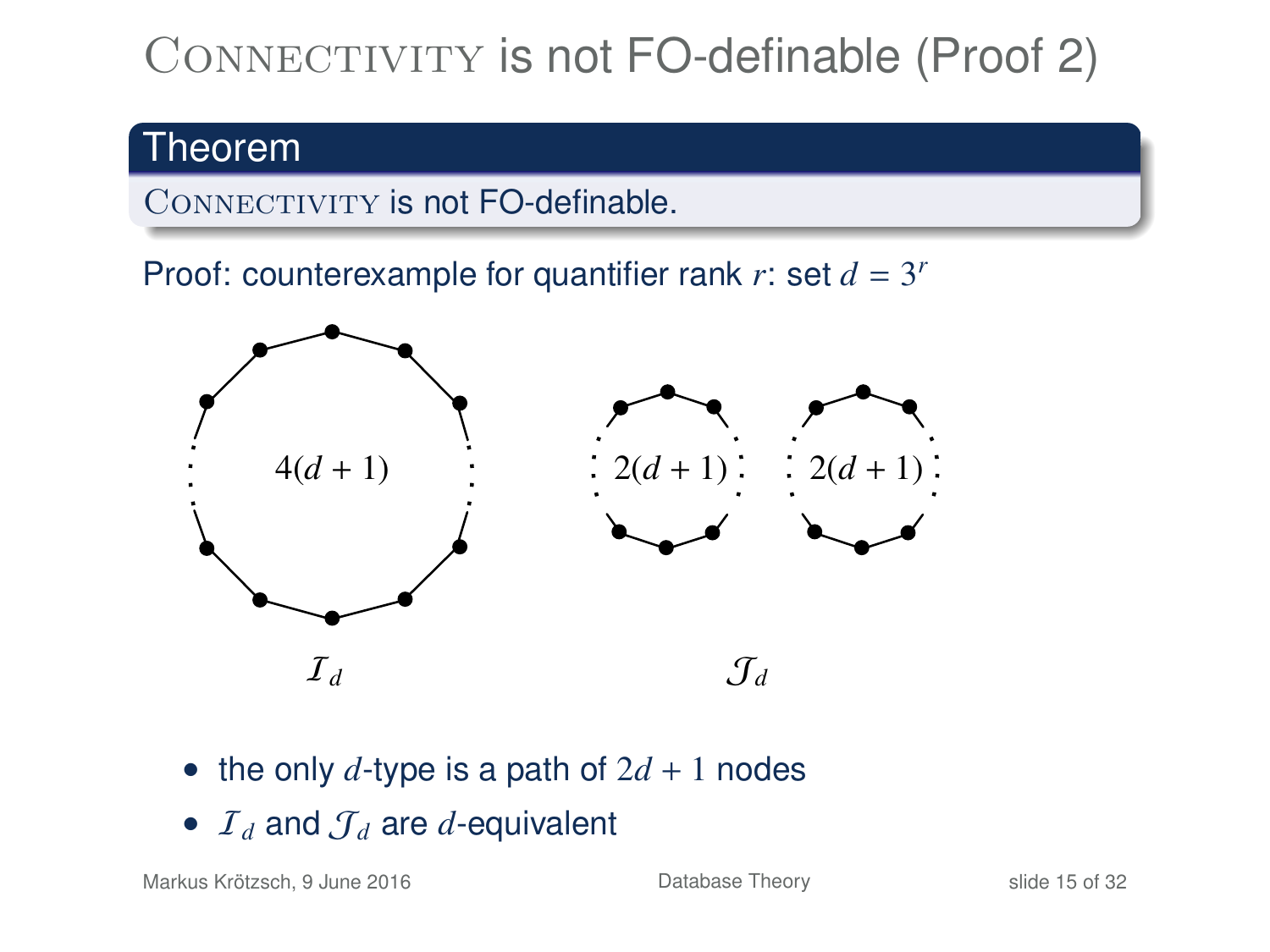# 2-Colourability

## Theorem

2-COLOURABILITY is not FO-definable.

Proof: counterexample for quantifier rank  $r$ : set  $d = 3^r$  (odd number)



- the only  $d$ -type is a path of  $2d + 1$  nodes
- $I_d$  and  $J_d$  are *d*-equivalent

Markus Krötzsch, 9 June 2016 **[Database Theory](#page-0-0)** Slide 16 of 32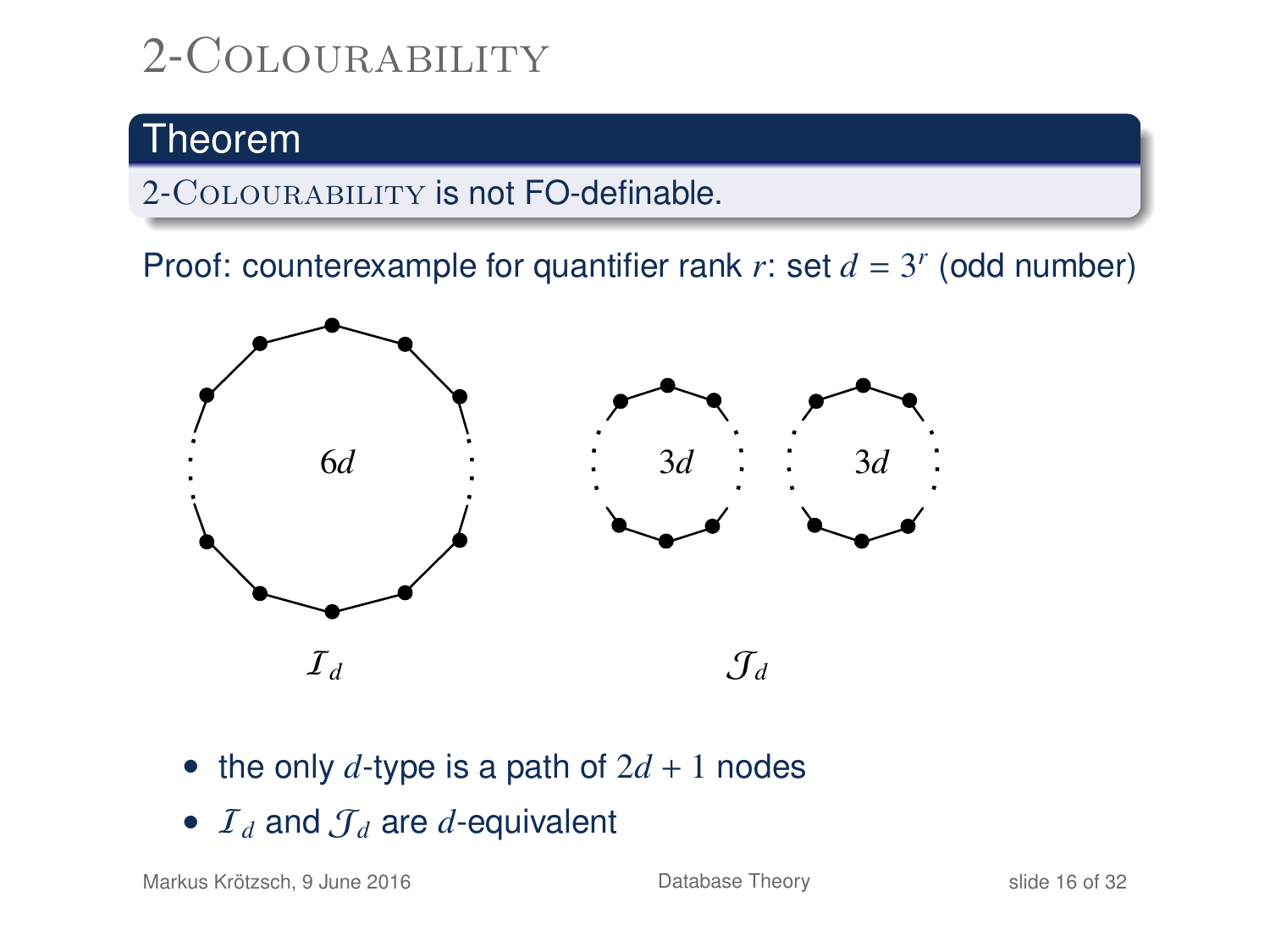# **ACYCLICITY**

## Theorem

ACYCLICITY is not FO-definable.

Proof: counterexample for quantifier rank  $r$ : set  $d = 3^r$ 



- *d*-types are paths of  $\leq 2d + 1$  nodes
- $I_d$  and  $J_d$  are *d*-equivalent

Markus Krötzsch, 9 June 2016 **[Database Theory](#page-0-0)** Database Theory slide 17 of 32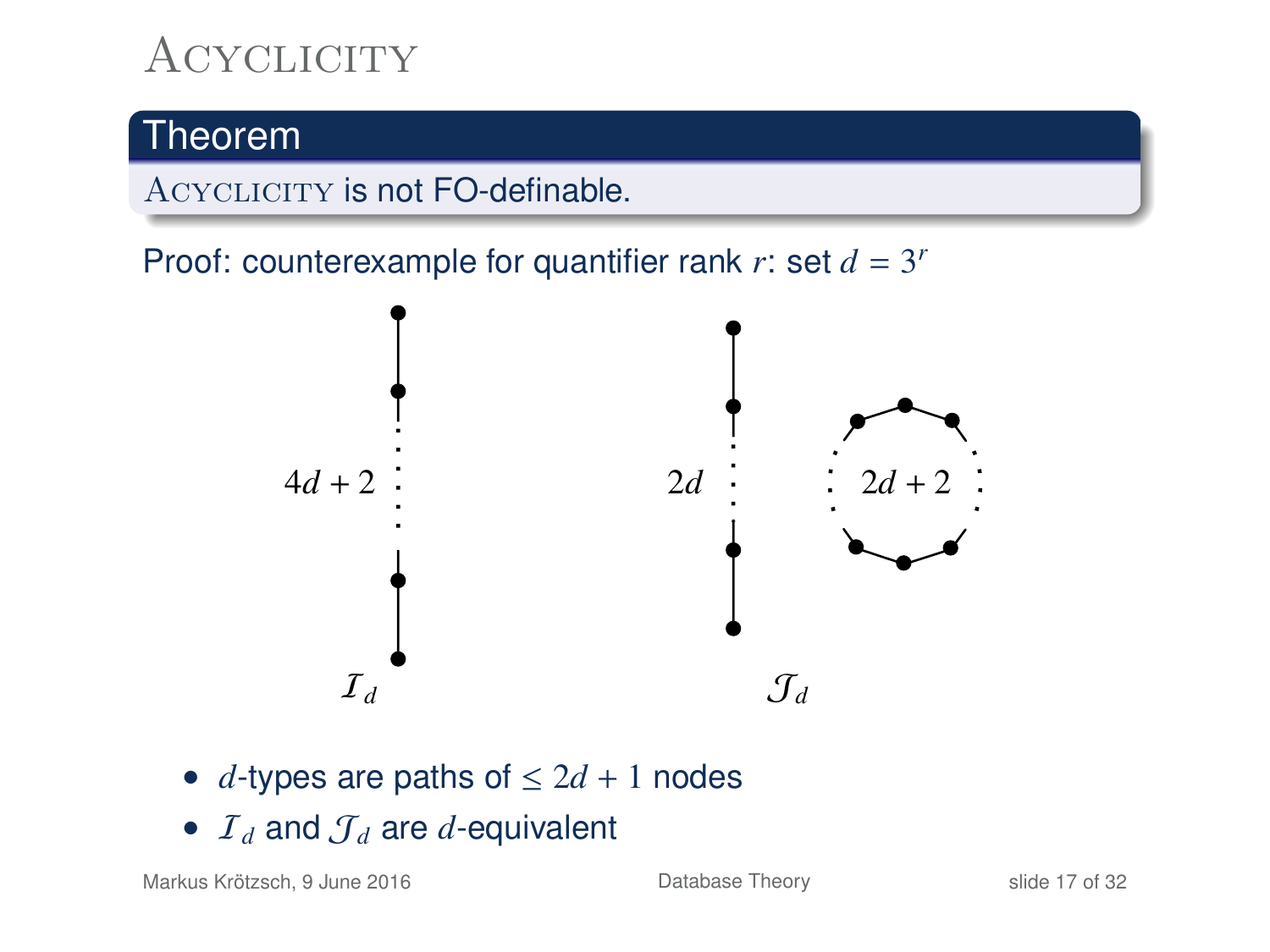# Summary: Limits of FO-Queries

FO queries (and hence Relational Calculus) cannot express properties that require a "global" view:

- properties where one needs to follow paths
- properties where one needs to count elements

Remember Lecture 1?

"Stops at distance 2 from Helmholtzstr."

 $R_2 = \delta_{\text{To}\rightarrow\text{From}}(\pi_{\text{To}}(\text{Connect} \bowtie R_1))$ 

What about all stops reachable from Helmholtzstr.?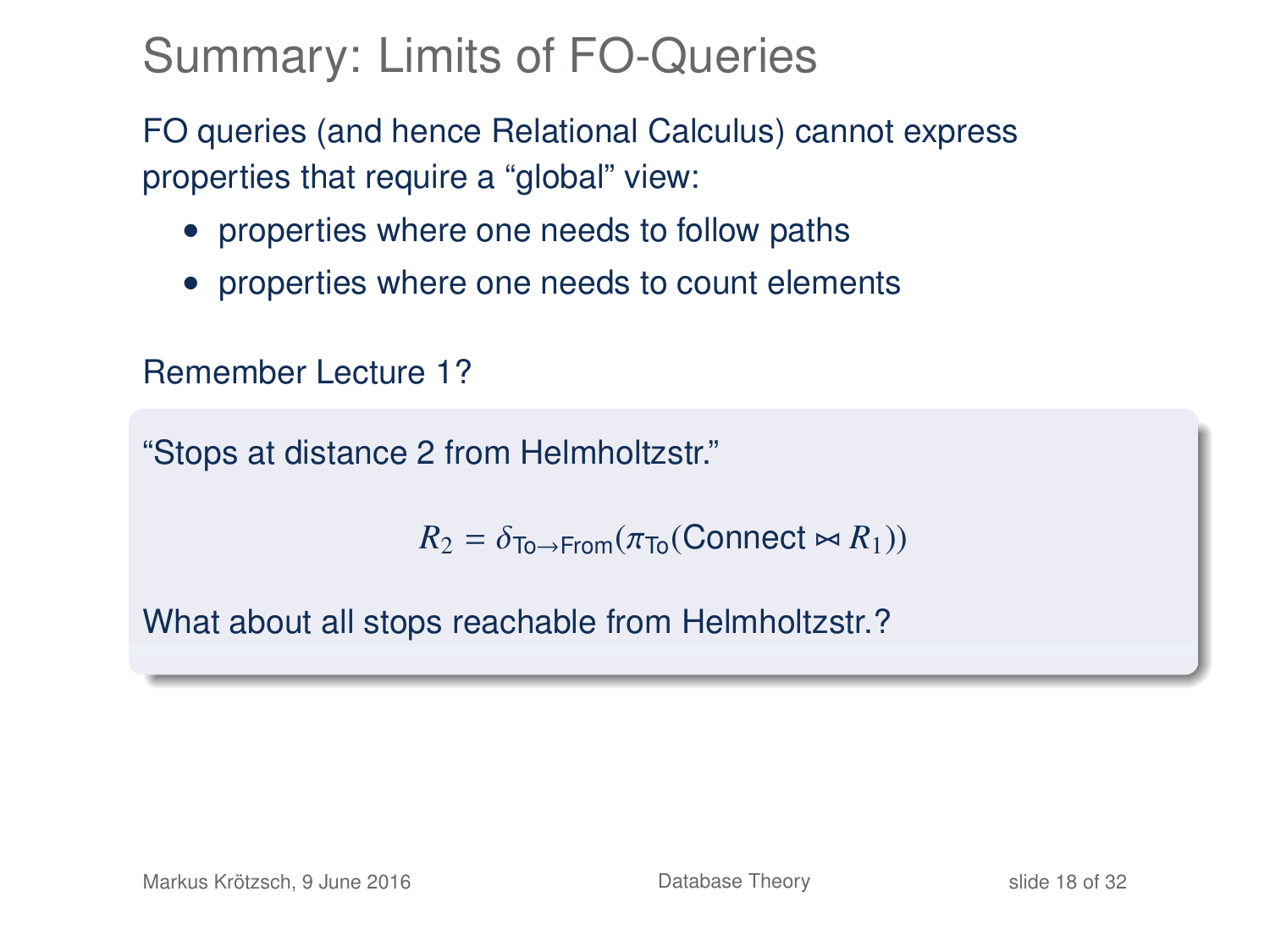# Summary: Limits of FO-Queries

FO queries (and hence Relational Calculus) cannot express properties that require a "global" view:

- properties where one needs to follow paths
- properties where one needs to count elements

Remember Lecture 1?

"Stops at distance 2 from Helmholtzstr."

 $R_2 = \delta_{\text{To}\rightarrow\text{From}}(\pi_{\text{To}}(\text{Connect} \bowtie R_1))$ 

What about all stops reachable from Helmholtzstr.?

 $\rightarrow$  Not expressible in Relational Calculus

Yet, all examples we saw are in P  $\rightarrow$  Is there another query language that could help us? Markus Krötzsch, 9 June 2016 **[Database Theory](#page-0-0)** Slide 19 of 32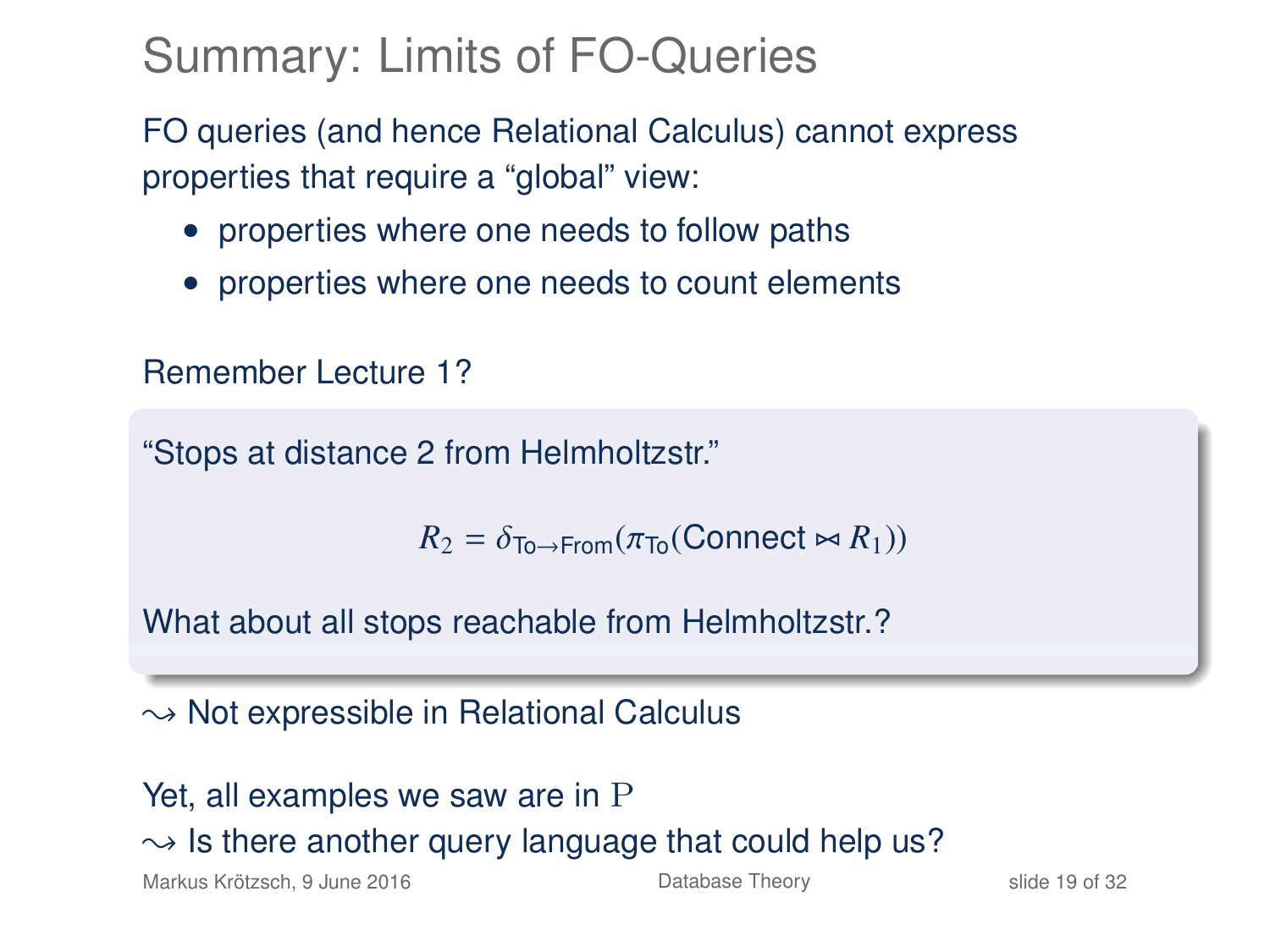# Introduction to Datalog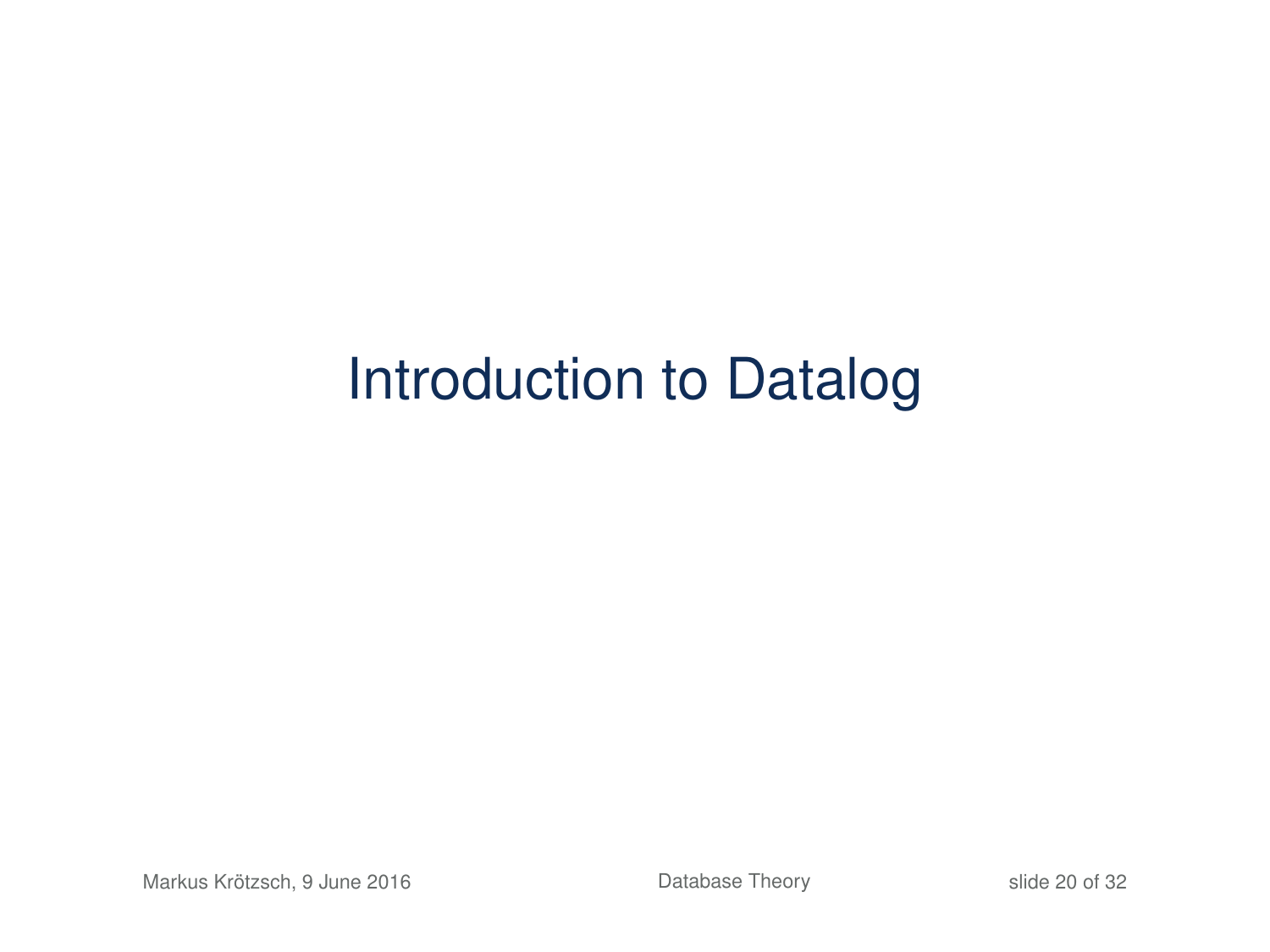## Introduction to Datalog

## Datalog introduces recursion into database queries

- Use deterministic rules to derive new information from given facts
- Inspired by logic programming (Prolog)
- However, no function symbols and no negation
- Studied in AI (knowledge representation) and in databases (query language)

Example: transitive closure *C* of a binary relation *r*

 $C(x, y) \leftarrow r(x, y)$  $C(x, z) \leftarrow C(x, y) \wedge r(y, z)$ 

Intuition:

- some facts of the form  $r(x, y)$  are given as input, and the rules derive new conclusions *C*(*x*, *y*)
- variables range over all possible values (implicit universal quantifier)

Markus Krötzsch, 9 June 2016 **[Database Theory](#page-0-0)** Slide 21 of 32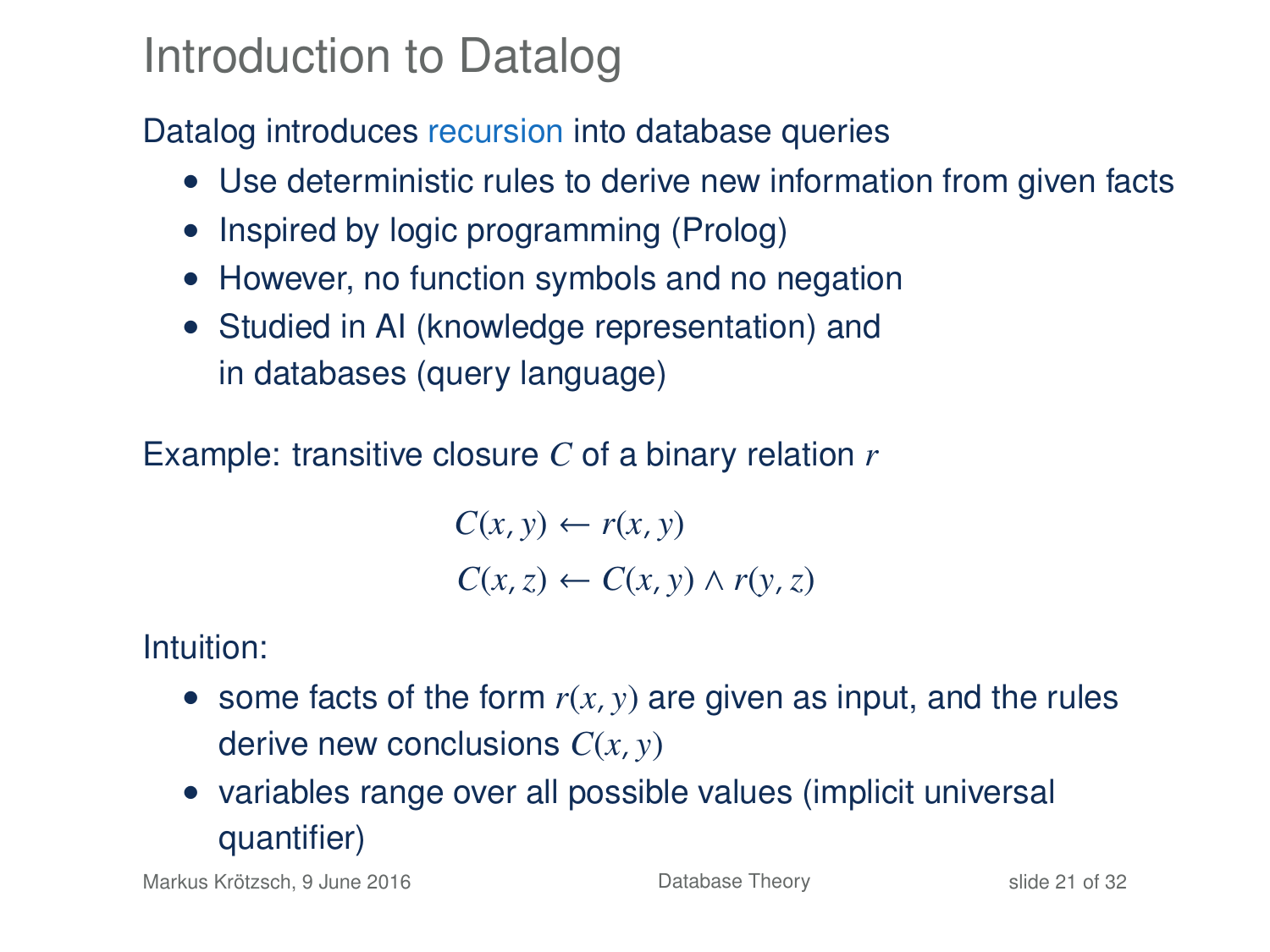## Syntax of Datalog

Recall: A term is a constant or a variable. An atom is a formula of the form  $R(t_1, \ldots, t_n)$  with R a predicate symbol (or relation) of arity *n*, and  $t_1, \ldots, t_n$  terms.

## **Definition**

A Datalog rule is an expression of the form:

 $H \leftarrow B_1 \wedge \ldots \wedge B_m$ 

where *H* and  $B_1, \ldots, B_m$  are atoms. *H* is called the head or conclusion;  $B_1 \wedge \ldots \wedge B_m$  is called the body or premise. A rule with empty body (*m* = 0) is called a fact. A ground rule is one without variables (i.e., all terms are constants).

A set of Datalog rules is a Datalog program.

Markus Krötzsch, 9 June 2016 **[Database Theory](#page-0-0) Database Theory** slide 22 of 32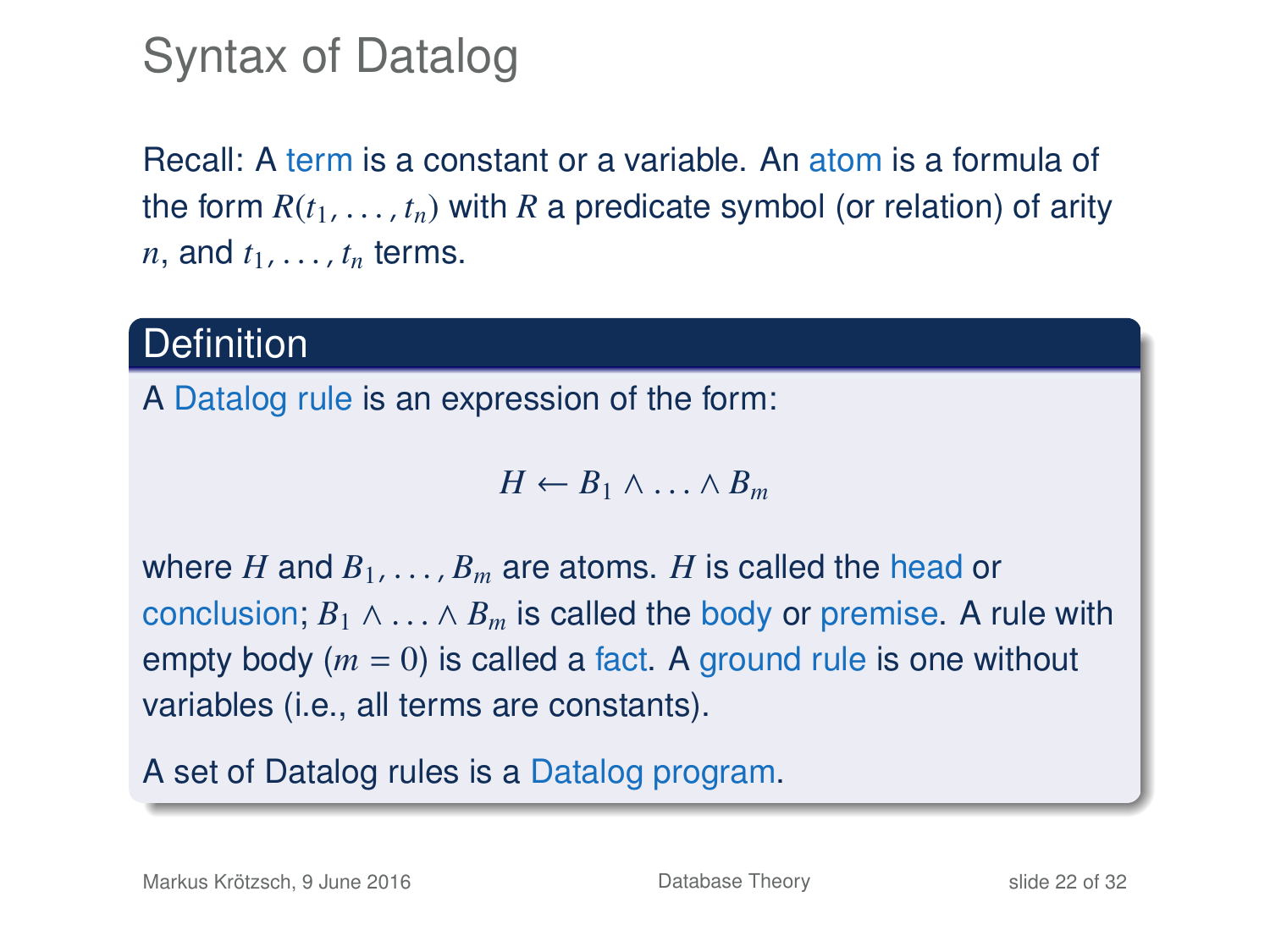## Datalog: Example

```
father(alice, bob)
  mother(alice, carla)
  mother(evan, carla)
   father(carla, david)
           Parent(x, y) \leftarrow father(x, y)Parent(x, y) \leftarrow mother(x, y)Ancestor(x, y) \leftarrow Parent(x, y)
        Ancestor(x,z) ← Parent(x, y) ∧ Ancestor(y,z)
SameGeneration(x, x)
SameGeneration(x, y) ← Parent(x, v) ∧ Parent(y, w) ∧ SameGeneration(v, w)
```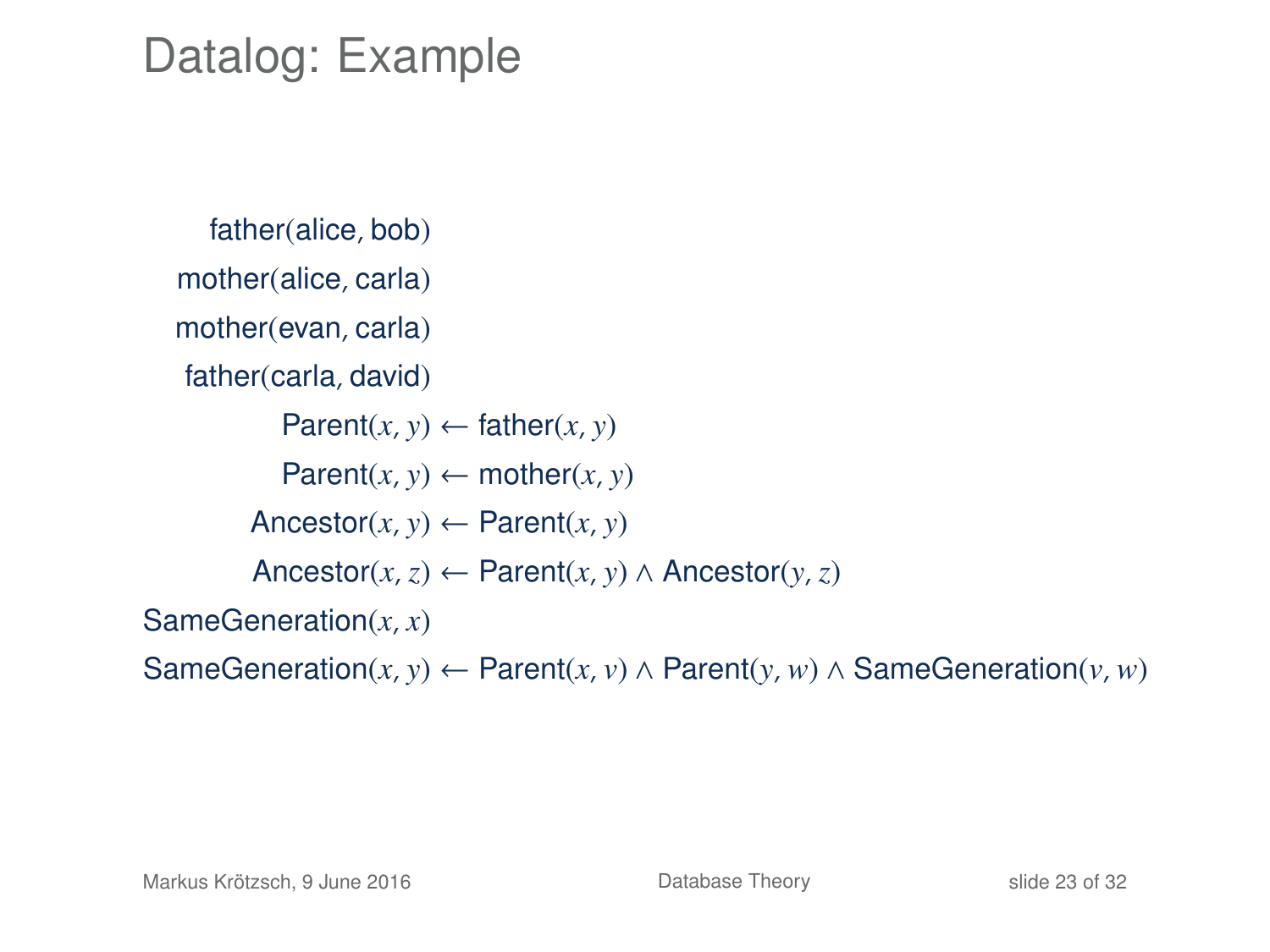# Datalog Semantics by Deduction

What does a Datalog program express? Usually we are interested in entailed ground atoms

What can be entailed? Informally:

- Restrict to set of constants that occur in program (finite)  $\sim$  universe  $\mathcal U$
- Variables can represent arbitrary constants from this set  $\rightarrow$  ground substitutions map variables to constants
- A rule can be applied if its body is satisfied for some ground substitution Example: rule Parent $(x, y) \leftarrow \text{mother}(x, y)$  can be applied to mother(alice, carla) under substitution  $\{x \mapsto \text{alice}, y \mapsto \text{carla}\}\$
- If a rule is applicable under some ground substitution, then the according instance of the rule head is entailed.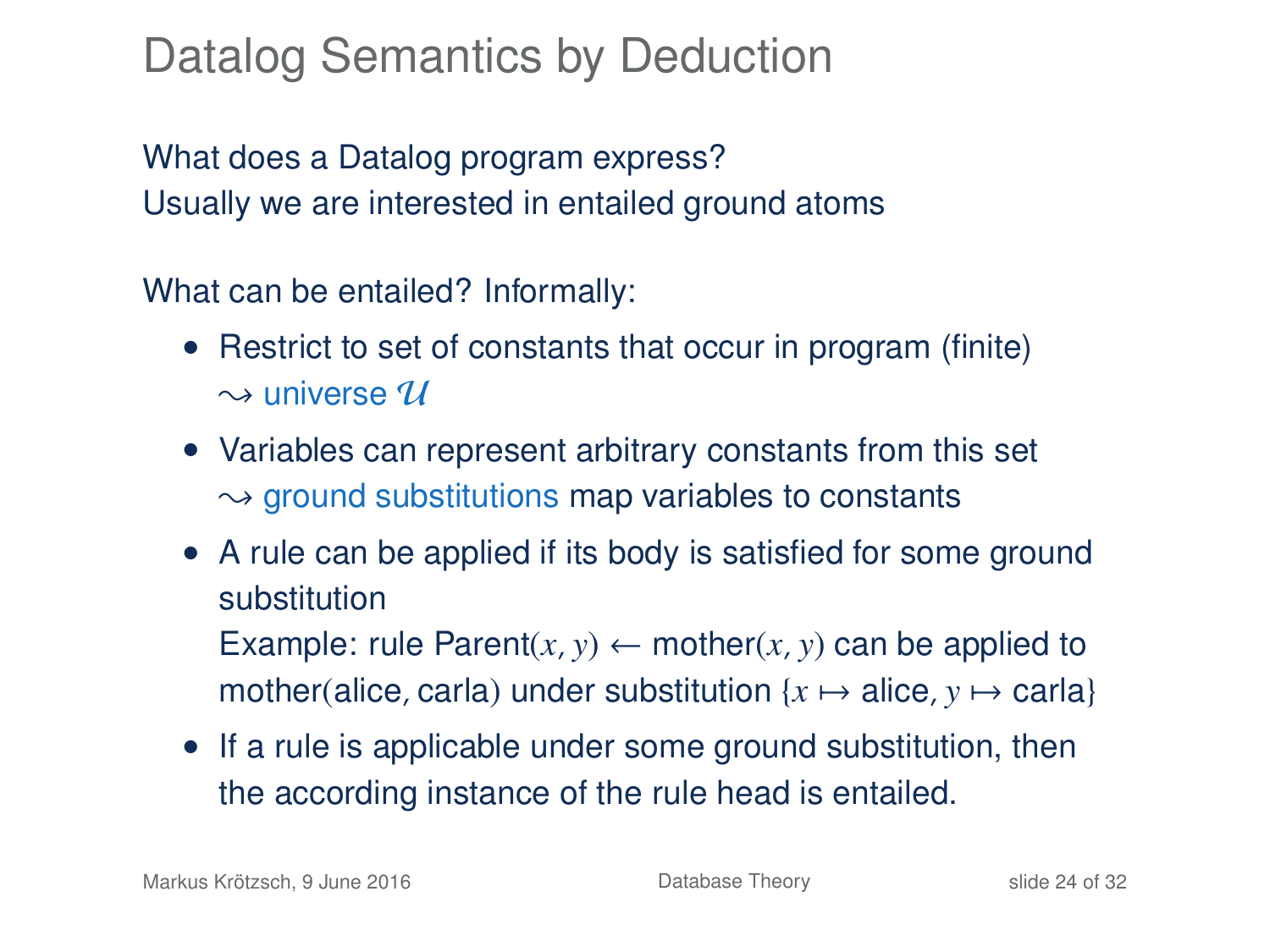# Datalog Semantics by Deduction (2)

## An inductive definition of what can be derived:

## **Definition**

Consider a Datalog program *P*. The set of ground atoms that can be derived from *P* is the smallest set of atoms *A* for which there is a rule  $H \leftarrow B_1 \wedge \ldots \wedge B_n$  and a ground substitution  $\theta$  such that

- $A = H\theta$ , and
- for each  $i \in \{1, \ldots, n\}$ ,  $B_i \theta$  can be derived from P.

Notes:

- $\bullet$   $n = 0$  for ground facts, so they can always be derived (induction base)
- if variables in the head do not occur in the body, they can be any constant from the universe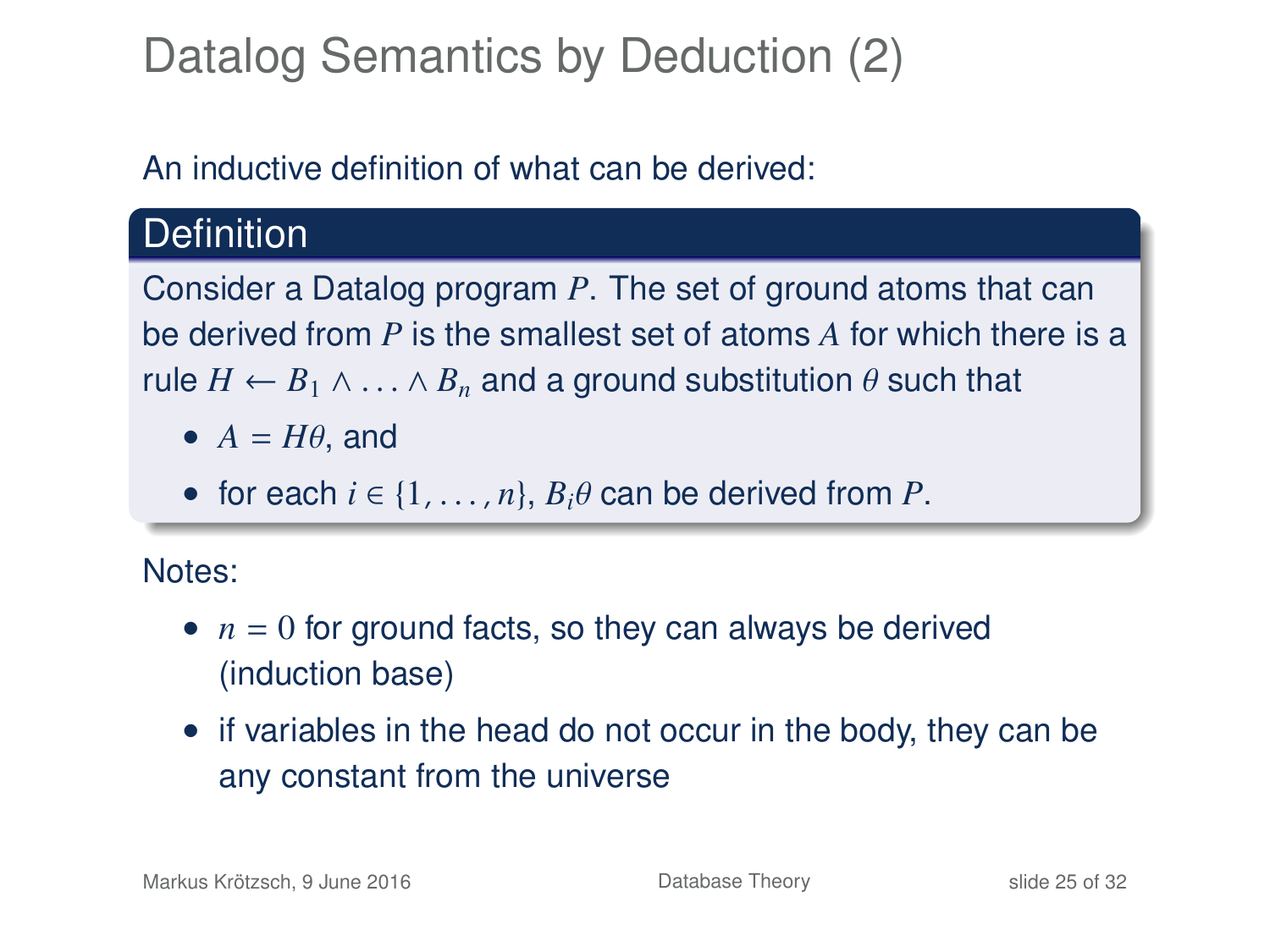# Datalog Deductions as Proof Trees

### We can think of deductions as tree structures:

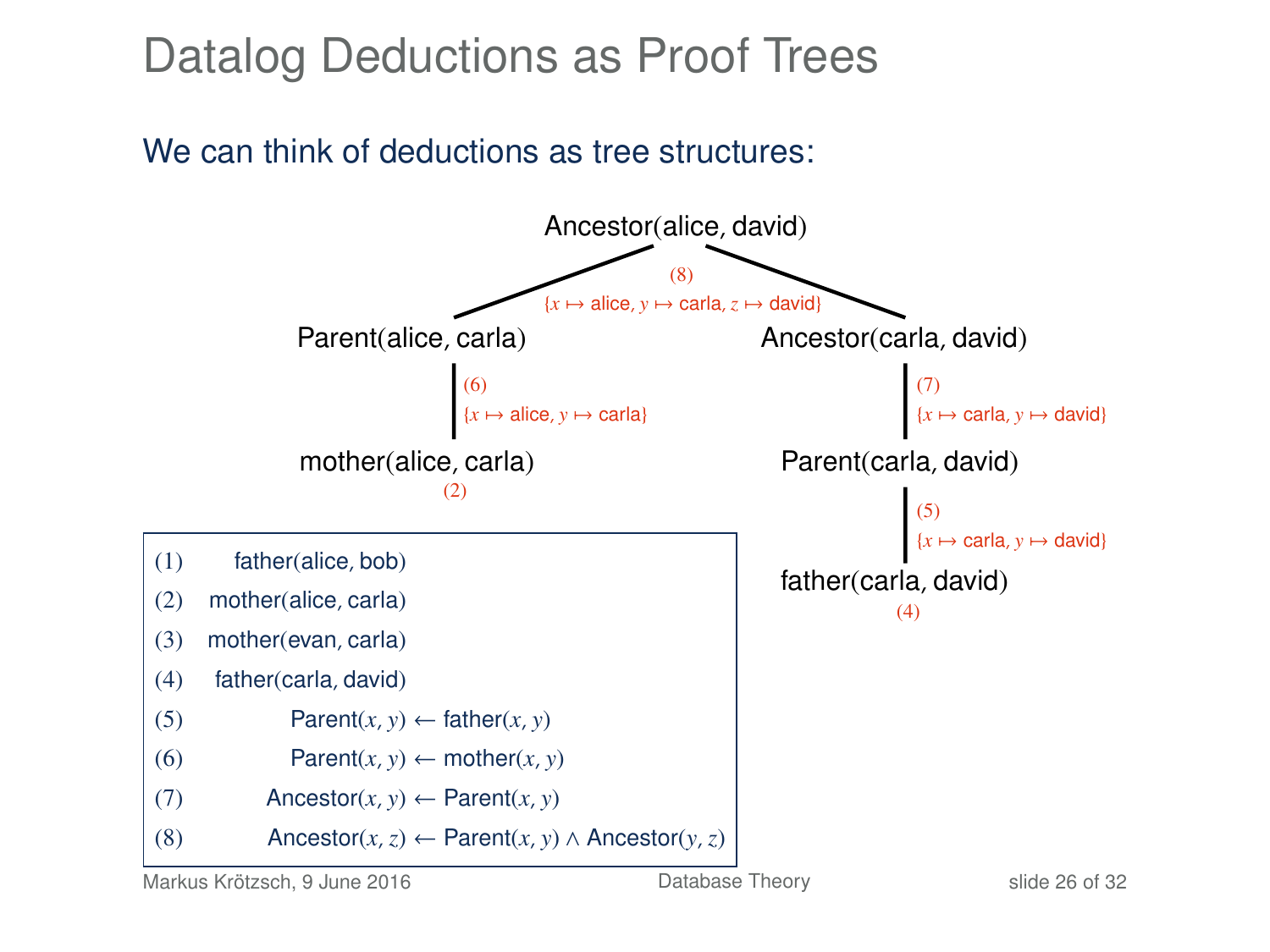# Datalog Semantics by Least Fixed Point

Instead of using substitutions, we can also ground programs:

## **Definition**

The grounding ground(*P*) of a Datalog program *P* is the set of all ground rules that can be obtained from rules in *P* by uniformly replacing variables with constants from the universe.

Derivations are described by the immediate consequence operator  $T_P$  that maps sets of ground facts *I* to sets of ground facts  $T_P(I)$ :

- $T_P(I) = \{H \mid H \leftarrow B_1 \land \ldots \land B_n \in \text{ground}(P) \text{ and } B_1, \ldots, B_n \in I\}$
- Least fixed point of  $T_P$ : smallest set *L* such that  $T_P(L) = L$
- Bottom-up computation:  $T_p^0 = \emptyset$  and  $T_p^{i+1} = T_p(T_p^i)$
- The least fixed point of  $T_P$  is  $T_P^{\infty} = \bigcup_{i \geq 0} T_P^i$  (exercise)

Observation: Ground atom *A* is derived from *P* if and only if  $A \in T_P^{\infty}$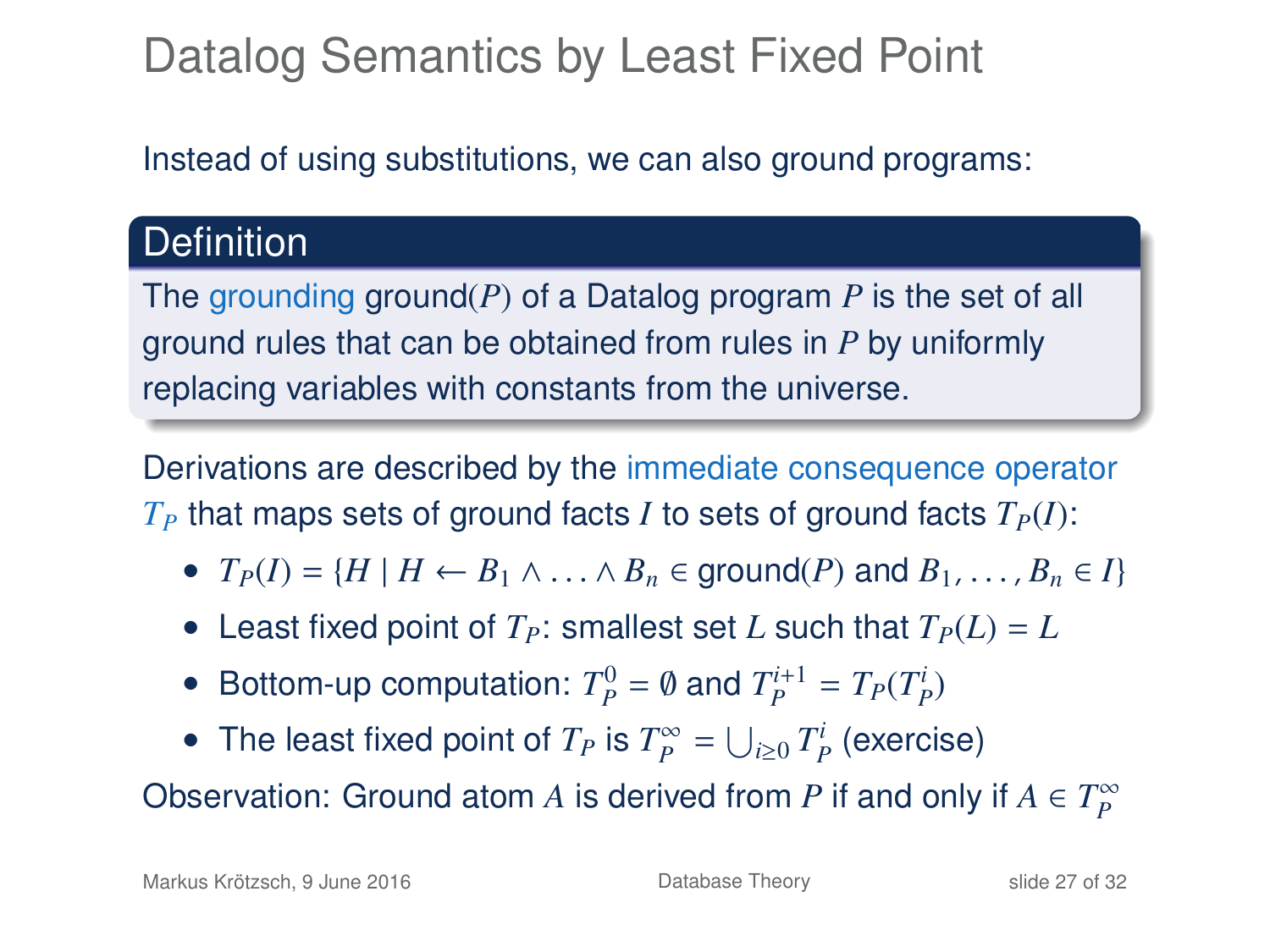Datalog Semantics by Least Model

We can also read Datalog rules as universally quantified implications

Example: Ancestor(*x*,*z*) ← Parent(*x*, *y*) ∧ Ancestor(*y*, *z*) corresponds to implication

∀*x*, *y*,*z*.Parent(*x*, *y*) ∧ Ancestor(*y*,*z*) → Ancestor(*x*,*z*).

A set of FO implications may have many models  $\rightarrow$  consider least model over the domain defined by the universe

## Theorem

A fact is entailed by the least model of a Datalog program if and only if it can be derived from the Datalog program.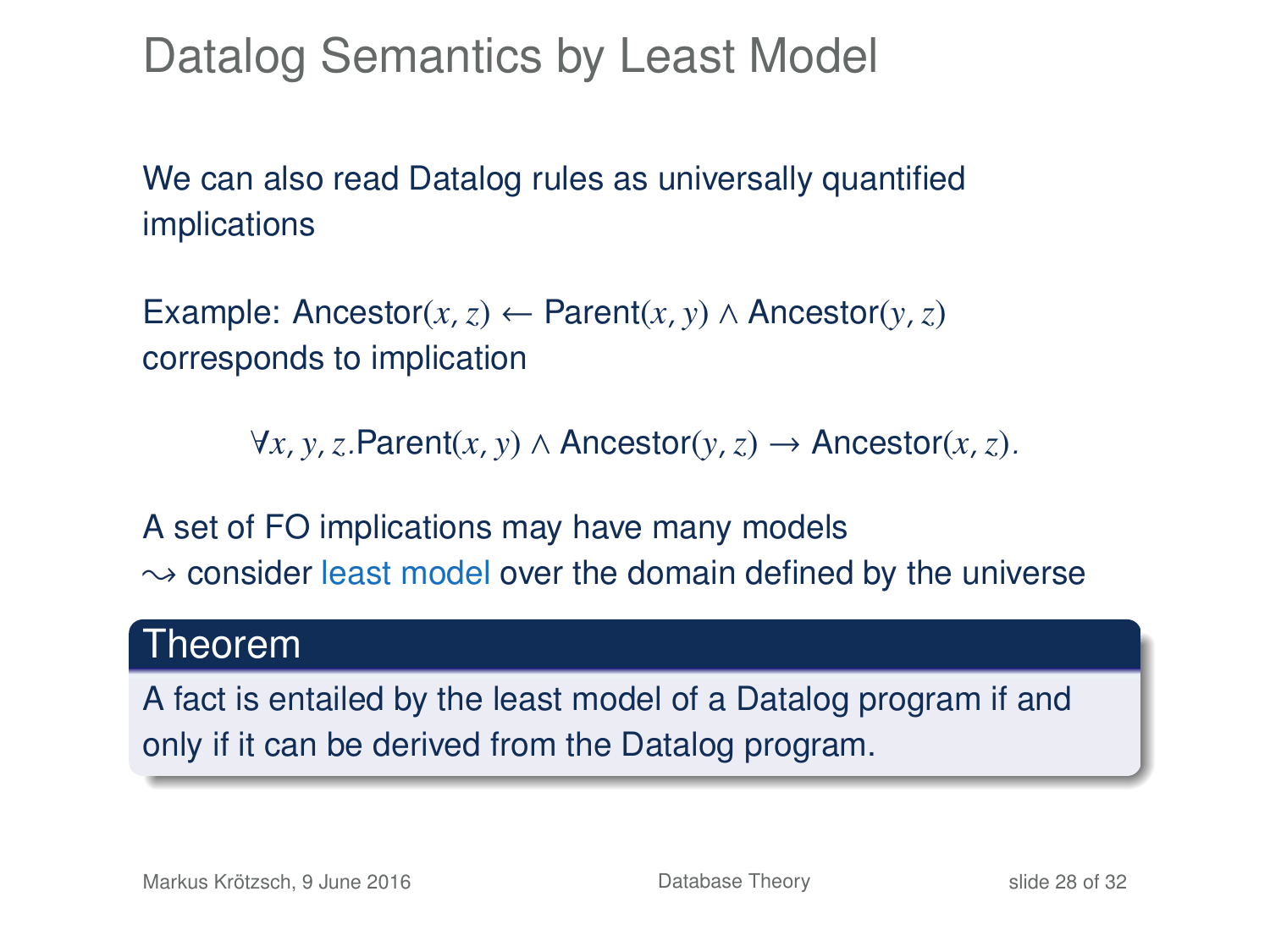# Datalog Semantics: Overview

There three equivalent ways of defining Datalog semantics:

- Proof-theoretic: What can be proven deductively?
- Operational: What can be computed bottom up?
- Model-theoretic: What is true in the least model?

In each case, we restrict to the universe of given constants.  $\rightarrow$  similar to active domain semantics in databases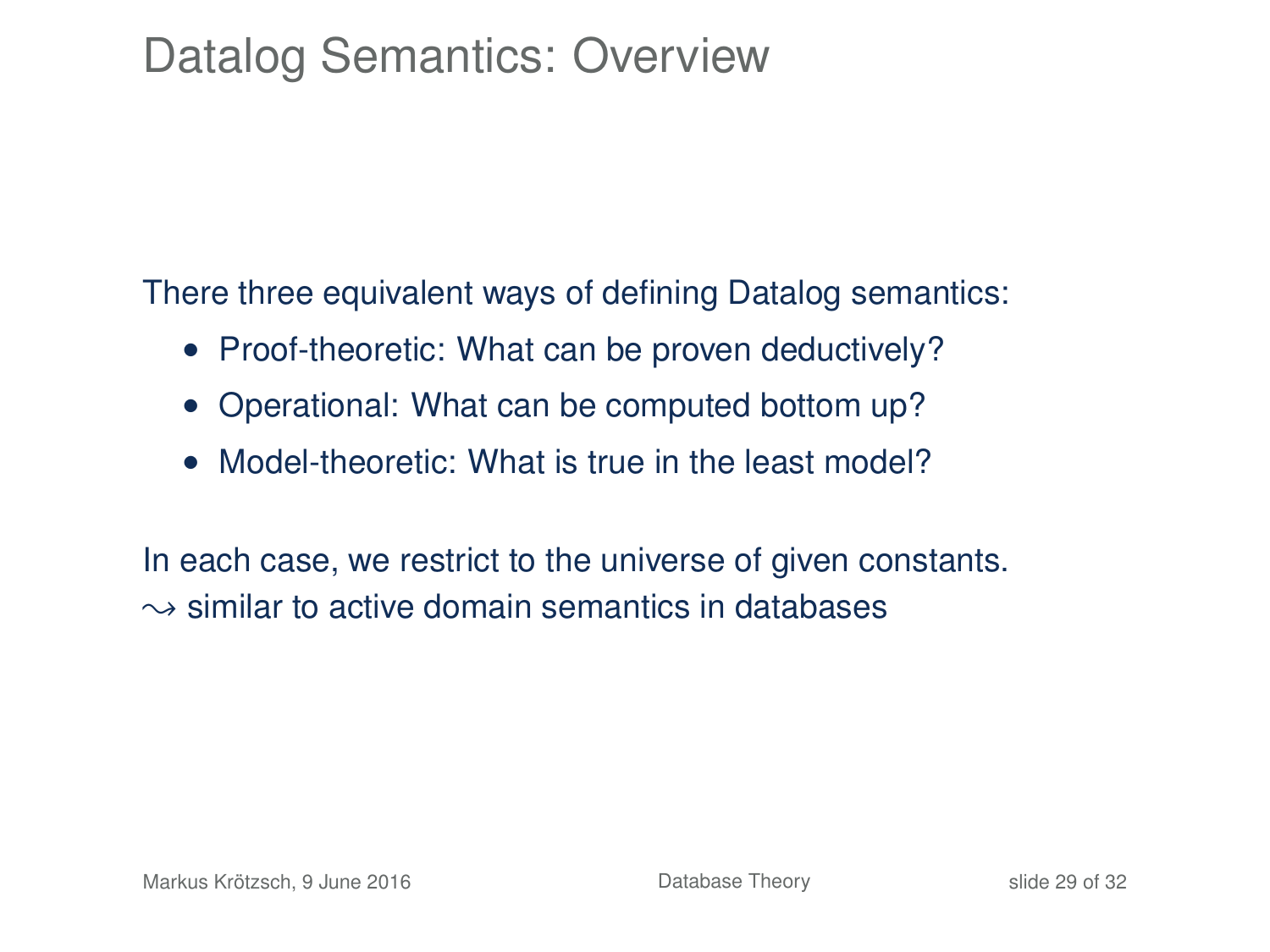# Datalog as a Query Language

How can we use Datalog to query databases?

- $\rightarrow$  View database as set of ground facts
- $\rightarrow$  Specify which predicate yields the query result

## **Definition**

A Datalog query is a pair  $\langle R, P \rangle$ , where *P* is a Datalog program and *R* is the answer predicate.

Results of the query: *R*-facts entailed by *P*

Datalog queries distinguish "given" relations from "derived" ones:

- predicates that occur in a head of *P* are intensional database (IDB) predicates
- predicates that only occur in bodies are extensional database (EDB) predicates

Requirement: database relations used as EDB predicates only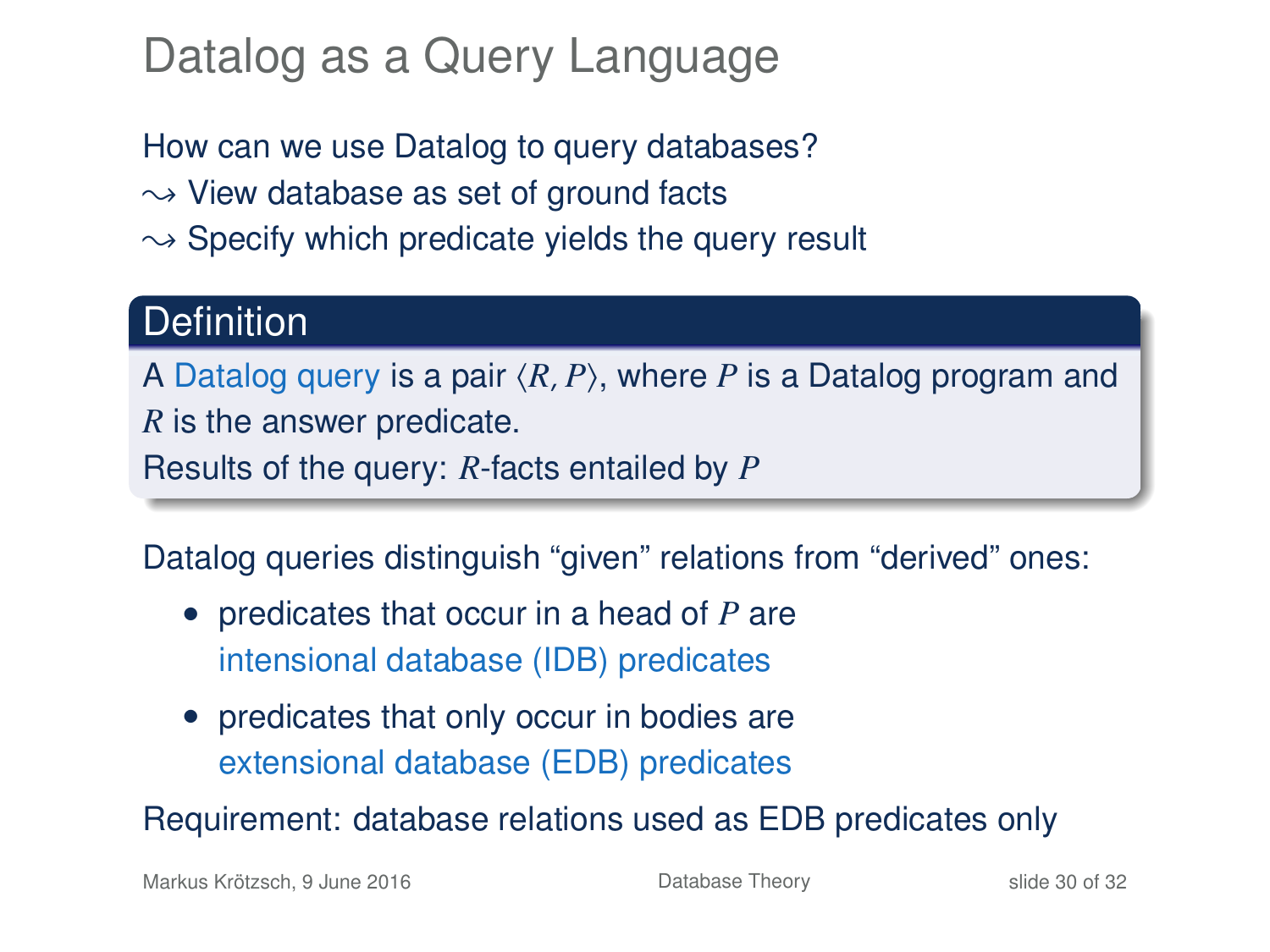Datalog as a Generalisation of CQs

A conjunctive query  $\exists y_1, \ldots, y_m.A_1 \wedge \ldots \wedge A_\ell$  with answer variables  $x_1, \ldots, x_n$  can be expressed as a Datalog query  $\langle \text{Ans}, P \rangle$  where *P* has the single rule:

$$
Ans(x_1,\ldots,x_n) \leftarrow A_1 \wedge \ldots \wedge A_\ell
$$

Unions of CQs can also be expressed (exercise)

Intuition: Datalog generalises UCQs with recursion

Open questions:

- How hard is it to answer Datalog queries?
- Can Datalog express all queries in P?
- What about query containment and equivalence?